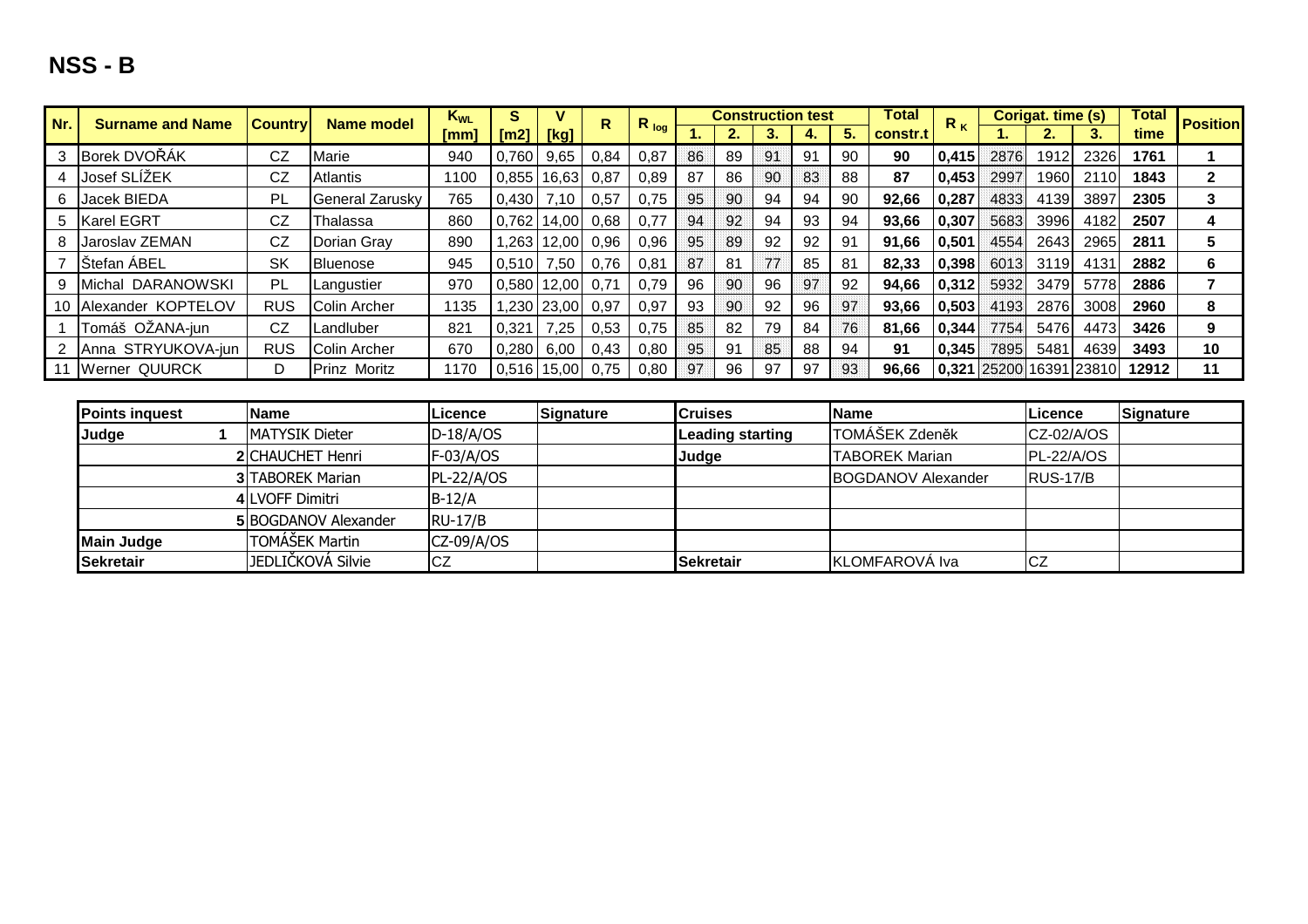### **F2 - A Junior**

**Main JudgeSekretair**

| Nr. | <b>Surname and Name</b> | <b>Country</b>         | <b>Name of the model</b>    | <b>Gauge</b>   |    |           | <b>Construction test</b> |    |                | <b>Total</b>     |                    | <b>Cruises</b>        |                | <b>Total</b>    | <b>Total</b>     | <b>Position</b> |
|-----|-------------------------|------------------------|-----------------------------|----------------|----|-----------|--------------------------|----|----------------|------------------|--------------------|-----------------------|----------------|-----------------|------------------|-----------------|
|     |                         |                        |                             |                |    | 2.        | 3.                       | 4. | 5.             | constr.tes       | 1.                 | 2.                    | 3.             | <b>cruises</b>  |                  |                 |
|     | 148 Shivanov Dmitry     | <b>RUS</b>             | <b>BALTIKA</b>              | 1:45           | 97 | 95        | 94                       | 95 | 98             | 95,66            | 100                | 100                   | 100            | 100             | 195,66           |                 |
| 161 | Manakova Svetlana       | <b>RUS</b>             | <b>GILJAK</b>               | 1:79           | 97 | 94        | 96                       | 97 | 98             | 96,66            | 94                 | 100                   | 87             | 97              | 193,66           | $\mathbf{2}$    |
| 55  | Wang Jingyi             | <b>CHN</b>             | <b>ARKANAS</b>              | 1:200          | 94 | 91        | 95                       | 92 | 93             | 93               | 94                 | 100                   | 98             | 99              | 192              | 3               |
| 50  | Hu Kebin                | <b>CHN</b>             | <b>HALNY</b>                | 1:25           | 96 | 94        | 92                       | 94 | 93             | 93,66            | $\Omega$           | 100                   | 87             | 93,5            | 187,16           | 4               |
|     | 145 Pihul Pavel         | <b>BY</b>              | <b>ADMIRAL APRAKSIN</b>     | 1:100          | 98 | 96        | 97                       | 95 | 96             | 96,33            | 85                 | 88                    | 92             | 90              | 186,33           | 5               |
| 60  | <b>Falkiewicz Kamil</b> | PL                     | <b>DARK</b>                 | 1:30           | 89 | 86        | 91                       | 88 | 90             | 89               | 94                 | 95                    | 98             | 96,5            | 185,5            | 6               |
| 4   | John Radek              | <b>CZE</b>             | Kontrollbod KB-23           | 1:25           | 82 | 83        | 80                       | 80 | 79             | 80,66            | 100                | 100                   | 100            | 100             | 180,66           | $\overline{7}$  |
|     | Ferjančič Michal        | <b>CZE</b>             | Hydrograf                   | 1:25           | 85 | 87        | 82                       | 85 | 83             | 84,33            | 96                 | 94                    | 91             | 95              | 179,33           | 8               |
| 93  | <b>Heinze Marcel</b>    | D                      | <b>ZOLLKREUZER</b>          | 1:35           | 84 | 85        | 84                       | 82 | 84             | 84               | 89                 | 92                    | 94             | 93              | 177              | 9               |
| 61  | Kusmierczuk Ariel       | PL                     | <b>PT-109</b>               | 1:35           | 88 | 85        | 86                       | 90 | 88             | 87,33            | 78                 | 83                    | 96             | 89,5            | 176,83           | 10              |
| 6   | Payer Eduard            | <b>CZE</b>             | <b>MONITOR SSSR</b>         | 1:50           | 83 | 85        | 80                       | 85 | 80             | 82,66            | 88                 | 88                    | 94             | 91              | 173,66           | 11              |
| 2   | Křemenák Petr           | <b>CZE</b>             | Sršeň                       | 1:50           | 73 | 74        | 76                       | 73 | 75             | 74               | 88                 | 96                    | 98             | 97              | 171              | 12              |
| 3   | Nývlt Jaroslav          | <b>CZE</b>             | Arcade                      | 1:25           | 78 | 74        | 79                       | 75 | 76             | 76,33            | 74                 | 92                    | $\overline{0}$ | 83              | 159,33           | 13              |
|     |                         |                        |                             |                |    |           |                          |    |                |                  |                    |                       |                |                 |                  |                 |
|     | <b>Points inquest</b>   | <b>Name</b>            |                             | Licence        |    | Signature |                          |    | <b>Cruises</b> |                  | <b>Name</b>        |                       |                | Licence         | <b>Signature</b> |                 |
|     | Judge                   | <b>MATYSIK Dieter</b>  |                             | $D-18/A/OS$    |    |           |                          |    |                | Leading starting |                    | TOMÁŠEK Zdeněk        |                | CZ-20/A         |                  |                 |
|     |                         | 2 CHAUCHET Henri       |                             | F-03/A/OS      |    |           |                          |    | Judge          |                  | <b>NOWAK Jouri</b> |                       |                | <b>UKR-01/A</b> |                  |                 |
|     |                         | 3 TABOREK Marian       |                             | PL-22/A/OS     |    |           |                          |    |                |                  |                    | ŠESTÁK Vladislav      |                | CZ-27/B         |                  |                 |
|     |                         | <b>4 LVOFF Dimitri</b> |                             | $B-12/A$       |    |           |                          |    |                |                  |                    | <b>MATYSIK Dieter</b> |                | $D-18A/OS$      |                  |                 |
|     |                         |                        | <b>5 BOGDANOV Alexander</b> | <b>RU-17/B</b> |    |           |                          |    |                |                  |                    |                       |                |                 |                  |                 |

**Sekretair**

NOWAK Olga UKR-04/B

NOWAK OlgaJEDLIČKOVÁ Silvie

CZ

**5**BOGDANOV Alexander RU-17/B<br>FOMÁŠEK Martin CZ 00/6

TOMÁŠEK Martin CZ-09/A/OS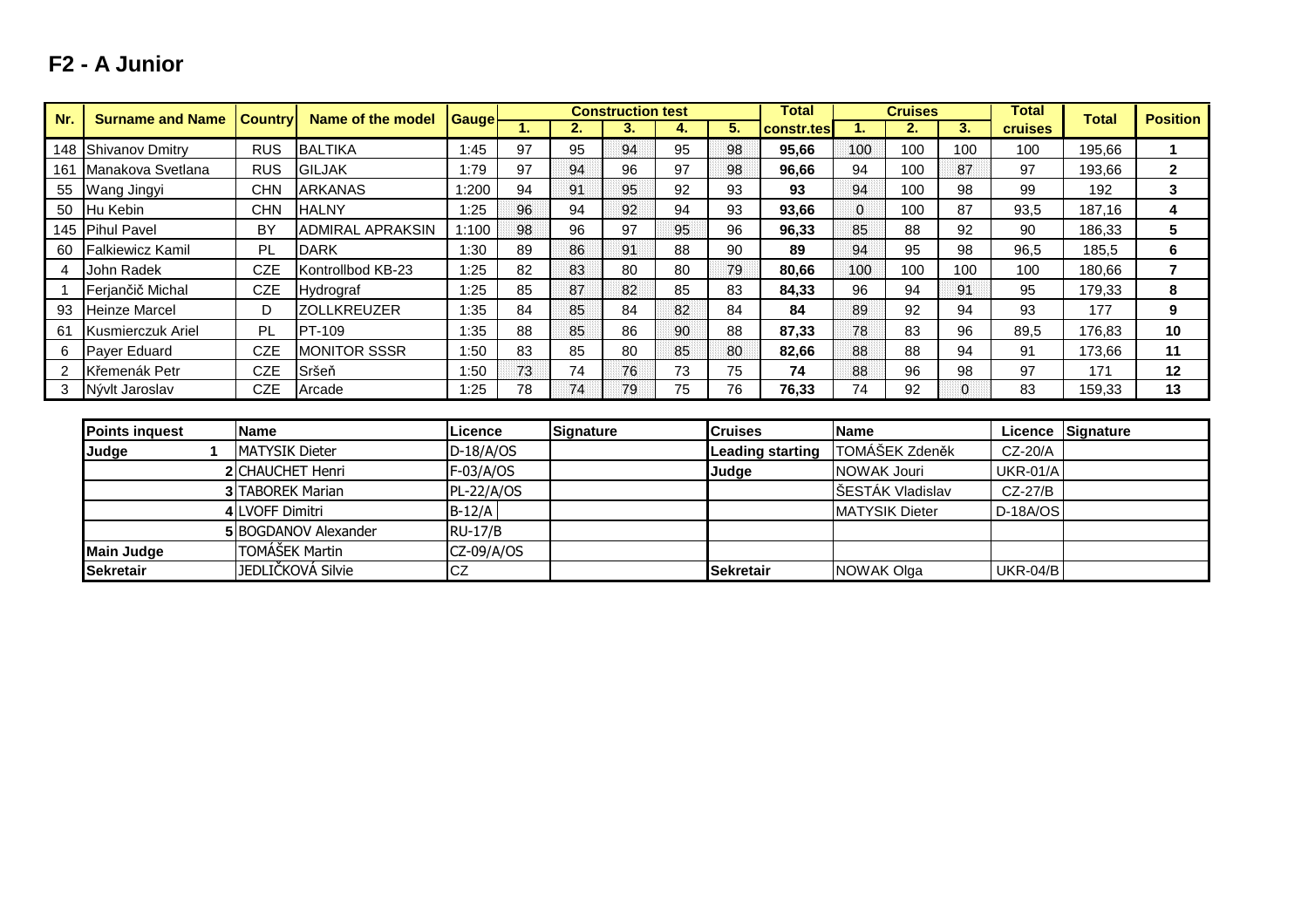# **F2 - A Senior**

| Nr. | <b>Surname and Name</b> | <b>Country</b> | <b>Name of the model</b> |              |    |    | <b>Construction test</b> |    |    | Total     |          | <b>Cruises</b> |          | Total          | Total  | <b>Position</b> |
|-----|-------------------------|----------------|--------------------------|--------------|----|----|--------------------------|----|----|-----------|----------|----------------|----------|----------------|--------|-----------------|
|     |                         |                |                          | <b>Gauge</b> |    | 2. | З.                       | 4. | 5. | construct |          | 2.             | 3.       | <b>cruises</b> |        |                 |
| 97  | Sager Peter             | D              | Angermünde               | 1:100        | 99 | 97 | 99                       | 97 | 98 | 98        | 100      | 100            | 89       | 100            | 198    |                 |
| 17  | Brychta Roman           | <b>CZE</b>     | ATLAS II                 | 1:50         | 94 | 94 | 96                       | 97 | 97 | 95,67     | 98       | 98             | 83       | 98             | 193.67 | $\mathbf{2}$    |
| 48  | Ye Wunan                | CHN            | HUJIULAO3                | 1:116        | 98 | 98 | 98                       | 97 | 98 | 98        | 94       | 94             | 94       | 94             | 192    | 3               |
|     | 118 Wagner Hubert       | D              | <b>STÖRTEBEKER</b>       | 1:50         | 98 | 98 | 97                       | 93 | 95 | 96,67     | 94       | 90             | 95       | 94,5           | 191,17 | 4               |
|     | 14 Sýkora Jan           | CZE            | <b>KIRCHWERDER</b>       | 1:50         | 93 | 88 | 90                       | 95 | 93 | 92        | 98       | 95             | 100      | 99             | 191    | 5               |
|     | 151 Stryukova Ekaterina | <b>RUS</b>     | <b>CALYPSO</b>           | 1:71         | 92 | 90 | 88                       | 93 | 93 | 91,67     | 98       | 89             | 92       | 95             | 186,67 | 6               |
|     | 141 Repchyk Vadzim      | BY             | <b>ADMIRAL YSHAKOV</b>   | 1:100        | 95 | 91 | 95                       | 90 | 92 | 92,67     | 94       | 88             | 94       | 94             | 186,67 |                 |
| 15  | Sesták Miloslav         | CZE            | <b>STOLTERA</b>          | 1:33         | 88 | 85 | 88                       | 88 | 91 | 88        | 92       | 98             | 97       | 97,5           | 185,5  | 8               |
| 46  | Pupava Josef            | <b>SK</b>      | <b>ABEILLE FLANDRE</b>   | 1:100        | 87 | 89 | 87                       | 91 | 87 | 87,67     | 94       | 83             | 100      | 97             | 184,67 | 9               |
| 94  | <b>Kress Harry</b>      | D              | <b>MIDGARD</b>           | 1:50         | 88 | 90 | 88                       | 89 | 93 | 89        | 83       | 96             | 89       | 92,5           | 181,5  | 10              |
| 16  | Brychtová Kateřina      | <b>CZE</b>     | <b>KTS</b>               | 1:21         | 88 | 87 | 89                       | 85 | 87 | 87,33     | 89       | 94             | 94       | 94             | 181,33 | 11              |
|     | 100 Maschke Manfred     | D              | <b>EBER</b>              | 1:100        | 87 | 84 | 86                       | 83 | 85 | 85        | 94       | 98             | 79       | 96             | 181    | 12              |
|     | 129 Lafaye Jean Pierre  | <b>FR</b>      | <b>MARIE ROSE</b>        | 1:25         | 85 | 80 | 85                       | 85 | 80 | 83,33     | 89       | 100            | 91       | 95,5           | 178,83 | 13              |
| 18  | Jedlička Stanislav      | <b>CZE</b>     | <b>AL MOKTASHEF</b>      | 1:33         | 84 | 84 | 86                       | 87 | 85 | 85        | 85       | 88             | 98       | 93             | 178    | 14              |
| 79  | Jäger Erwin             | A              | <b>M.S. BRIONI</b>       | 1:33         | 73 | 72 | 77                       | 75 | 77 | 75        | 92       | 100            | $\Omega$ | 96             | 171    | 15              |
|     | 140 Smirnov Vjačeslav   | BY             | <b>BEOBWULF</b>          | 1:100        | 96 | 92 | 96                       | 92 | 93 | 93,67     | $\bf{0}$ | 78             | 71       | 74,5           | 168.17 | 16              |

| <b>Points inquest</b> | <b>Name</b>                 | lLicence     | <b>Signature</b> | <b>Cruises</b>   | <b>IName</b>          |            | Licence Signature |
|-----------------------|-----------------------------|--------------|------------------|------------------|-----------------------|------------|-------------------|
| Judge                 | <b>IMATYSIK Dieter</b>      | $D-18/A/OS$  |                  | Leading starting | TOMÁŠEK Zdeněk        | $CZ-20/A$  |                   |
|                       | <b>2ICHAUCHET Henri</b>     | $F-03/A/OS$  |                  | <b>Judge</b>     | NOWAK Jouri           | UKR-01/A   |                   |
|                       | <b>3 TABOREK Marian</b>     | $PL-22/A/OS$ |                  |                  | SESTÁK Vladislav      | CZ-27/B    |                   |
|                       | 4 LVOFF Dimitri             | $B-12/A$     |                  |                  | <b>MATYSIK Dieter</b> | $D-18A/OS$ |                   |
|                       | <b>5 BOGDANOV Alexander</b> | $RU-17/B$    |                  |                  |                       |            |                   |
| <b>Main Judge</b>     | TOMÁŠEK Martin              | $CZ-09/A/OS$ |                  |                  |                       |            |                   |
| <b>Sekretair</b>      | JEDLIČKOVÁ Silvie           | ICZ          |                  | <b>Sekretair</b> | NOWAK Olga            | UKR-04/B   |                   |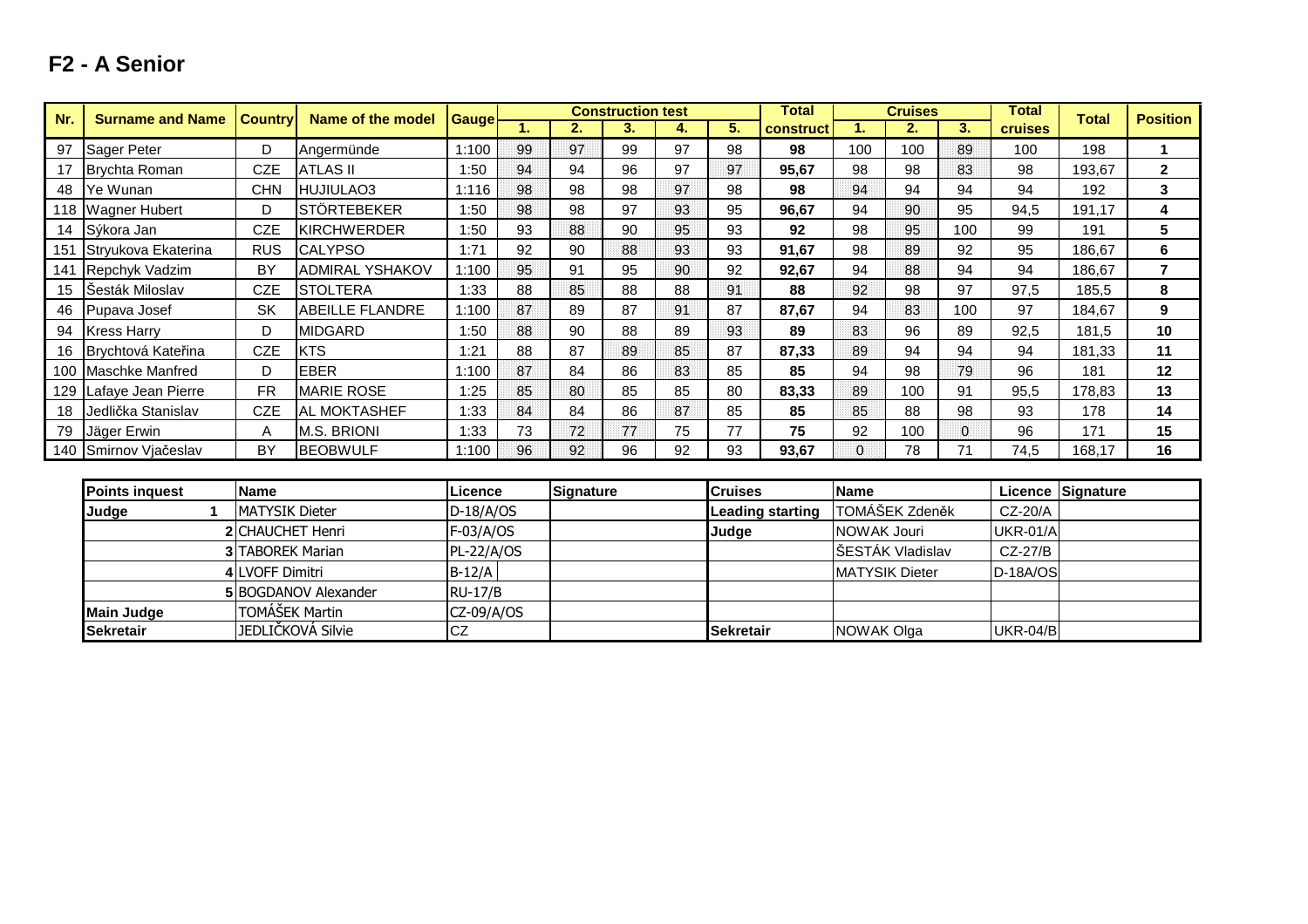### **F2 - B Junior**

| Nr. | <b>Surname and Name</b> | <b>Country</b>           | Name of the model           | <b>Gauge</b>      |    |           | <b>Construction test</b> |    |                  | <b>Total</b>     |                       | <b>Cruises</b> |     | <b>Total</b>    | <b>Total</b> | <b>Position</b> |
|-----|-------------------------|--------------------------|-----------------------------|-------------------|----|-----------|--------------------------|----|------------------|------------------|-----------------------|----------------|-----|-----------------|--------------|-----------------|
|     |                         |                          |                             |                   | 1. | 2.        | 3.                       | 4. | 5.               | construct        | 1.                    | 2.             | 3.  | <b>cruises</b>  |              |                 |
|     | 143 Karpik Sergei       | <b>BY</b>                | <b>EB SLAVA</b>             | 1:100             | 99 | 94        | 98                       | 95 | 97               | 96,67            | 94                    | 98             | 94  | 96              | 192,67       |                 |
| 55  | Wang Jingyi             | <b>CHN</b>               | BEIHAI 102                  | 1:100             | 95 | 92        | 92                       | 94 | 90               | 92,67            | 96                    | 94             | 98  | 97              | 189,67       | $\overline{2}$  |
|     | 144 Koleda Eugen        | BY                       | <b>EB RETVIZAN</b>          | 1:100             | 90 | 90        | 89                       | 92 | 91               | 90,33            | 93                    | 100            | 93  | 96,5            | 186,83       | 3               |
|     | 158 Kleenkin Vadim      | <b>RUS</b>               | <b>SKR POTI</b>             | 1:50              | 91 | 87        | 88                       | 87 | 92               | 88,67            | 100                   | 94             | 0   | 97              | 185,67       | 4               |
| 60  | <b>Falkiewicz Kamil</b> | PL                       | <b>BEZWZGLEDNY</b>          | 1:25              | 78 | 82        | 78                       | 80 | 82               | 80               | 36                    | 94             | 100 | 97              | 177          | 5               |
|     | Ferjančič Michal        | <b>CZE</b>               | TR-47                       | 1:25              | 85 | 80        | 83                       | 80 | 82               | 81,67            | 88                    | 83             | 98  | 93              | 174,67       | 6               |
| 12  | Sedlák Vojta            | <b>CZE</b>               | BLISKAVIČNA                 | 1:25              | 75 | 76        | 76                       | 75 | 79               | 75,67            | 100                   | 96             | 93  | 98              | 173,67       | $\overline{7}$  |
| 122 | <b>Matthes Karl</b>     | D                        | <b>HERKULES</b>             | 1:50              | 81 | 80        | 76                       | 77 | 81               | 79,33            | 90                    | 94             | 84  | 92              | 171,33       | 8               |
| 121 | <b>Matthes Martin</b>   | D                        | <b>KB-71</b>                | 1:20              | 81 | 83        | 78                       | 83 | 83               | 82,33            | 78                    | 92             | 83  | 87,5            | 169,83       | 9               |
| 93  | <b>Heinze Marcel</b>    | D                        | <b>ZERSTÖRER</b>            | 1:87              | 85 | 85        | 80                       | 83 | 85               | 84,33            | 80                    | 79             | 89  | 84,5            | 168,83       | 10              |
| 13  | Kovář David             | <b>CZE</b>               | <b>STRAŽAK</b>              | 1:25              | 81 | 77        | 82                       | 77 | 77               | 78,33            | 74                    | 83             | 71  | 78,5            | 156,83       | 11              |
|     |                         |                          |                             |                   |    |           |                          |    |                  |                  |                       |                |     |                 |              |                 |
|     | <b>Points inquest</b>   | <b>Name</b>              |                             | Licence           |    | Signature |                          |    | <b>Cruises</b>   |                  | <b>Name</b>           |                |     | Licence         | Signature    |                 |
|     | Judge                   | <b>MATYSIK Dieter</b>    |                             | $D-18/A/OS$       |    |           |                          |    |                  | Leading starting | TOMÁŠEK Zdeněk        |                |     | CZ-20/A         |              |                 |
|     |                         | 2 CHAUCHET Henri         |                             | $F-03/A/OS$       |    |           |                          |    | Judge            |                  | <b>NOWAK Jouri</b>    |                |     | <b>UKR-01/A</b> |              |                 |
|     |                         | <b>3 ITABOREK Marian</b> |                             | <b>PL-22/A/OS</b> |    |           |                          |    |                  |                  | ŠESTÁK Vladislav      |                |     | $CZ-27/B$       |              |                 |
|     |                         | <b>4 LVOFF Dimitri</b>   |                             | $B-12/A$          |    |           |                          |    |                  |                  | <b>MATYSIK Dieter</b> |                |     | D-18A/OS        |              |                 |
|     |                         |                          | <b>5 BOGDANOV Alexander</b> | <b>RU-17/B</b>    |    |           |                          |    |                  |                  |                       |                |     |                 |              |                 |
|     | <b>Main Judge</b>       | TOMÁŠEK Martin           |                             | CZ-09/A/OS        |    |           |                          |    |                  |                  |                       |                |     |                 |              |                 |
|     | <b>Sekretair</b>        |                          | JEDLIČKOVÁ Silvie           | <b>CZ</b>         |    |           |                          |    | <b>Sekretair</b> |                  | NOWAK Olga            |                |     | <b>UKR-04/B</b> |              |                 |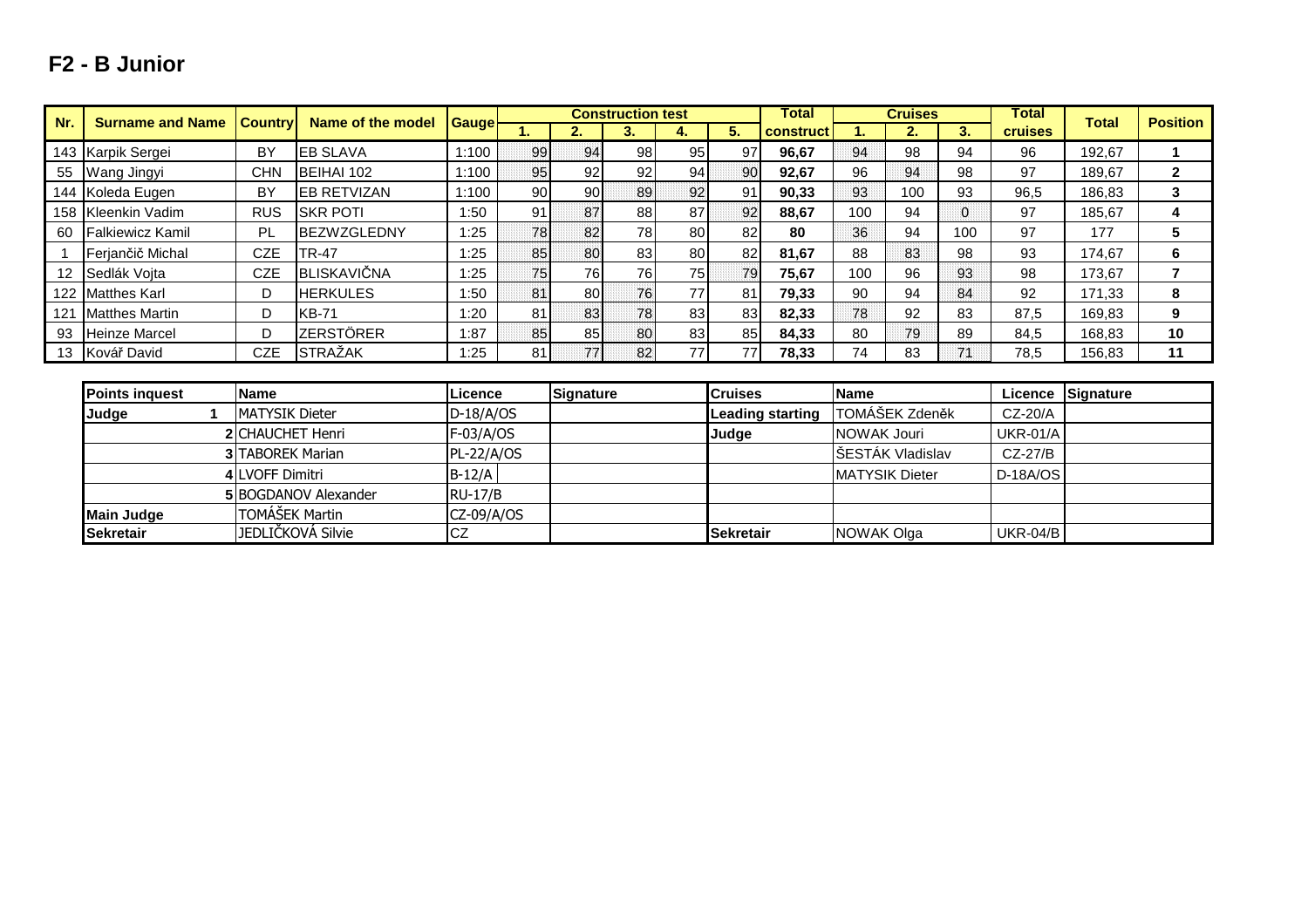| Nr.   | <b>Surname and Name</b>     | <b>Country</b> | Name of the model      |              |    |    | <b>Construction test</b> |    |    | Total     |     | <b>Cruises</b> |     | Total          | <b>Total</b> | <b>Position</b> |
|-------|-----------------------------|----------------|------------------------|--------------|----|----|--------------------------|----|----|-----------|-----|----------------|-----|----------------|--------------|-----------------|
|       |                             |                |                        | <b>Gauge</b> | ъ. |    | 3.                       | 4. | 5. | construct |     | 2.             | 3.  | <b>cruises</b> |              |                 |
| 47    | Liang Jiefeng               | CHN            | HUJIULAO 3             | 1:75         | 97 | 95 | 95                       | 93 | 96 | 95,33     | 100 | 96             | 100 | 100            | 195,33       |                 |
|       | 105 Kolb Klaus              | D              | <b>ATAIR</b>           | 1:40         | 94 | 94 | 95                       | 92 | 95 | 94,33     | 100 | 100            | 98  | 100            | 194,33       | 2               |
| 97    | Sager Peter                 | D              | <b>KIL-926</b>         | 1:100        | 99 | 98 | 99                       | 98 | 98 | 98,33     | 96  | 94             | 96  | 96             | 194,33       | 3               |
|       | 118   Wagner Hubert         | D              | <b>ISTOLTERA</b>       | 1:20         | 95 | 97 | 96                       | 97 | 97 | 96,66     | 94  | 93             | 98  | 96             | 192,66       | 4               |
| 21    | Špinar Jiří                 | CZE            | <b>DUILIO</b>          | 1:100        | 94 | 94 | 95                       | 95 | 90 | 94,33     | 89  | 90             | 92  | 91             | 185,33       | 5               |
| 131   | <b>Hainneville Thibault</b> | <b>FR</b>      | JEREMIAH O'BRIEN       | 1:10         | 91 | 91 | 96                       | 96 | 95 | 94        | 89  | 90             | 89  | 89,5           | 183,5        | 6               |
| 98    | <b>Blum Klaus-Peter</b>     | D              | <b>ATAIR</b>           | 1:50         | 87 | 85 | 84                       | 83 | 84 | 84,33     | 78  | 98             | 89  | 93,5           | 177,83       |                 |
| 19    | Horský Zdeněk               | CZE            | <b>NANUCHKA1</b>       | 1:49         | 85 | 80 | 85                       | 80 | 83 | 82,66     | 92  | 83             | 98  | 95             | 177,66       | 8               |
| 20    | Urban Zdeněk                | <b>CZE</b>     | <b>DORNBUSCH</b>       | 1:50         | 91 | 88 | 92                       | 90 | 90 | 90,33     | 81  | 88             | 69  | 84,5           | 174,83       | 9               |
| 59    | Siejka Wojciech             | <b>PL</b>      | IKAPITAN POINC         | 1:48         | 85 | 86 | 90                       | 85 | 88 | 86,33     | 89  | 72             | 87  | 88             | 174,33       | 10              |
| 142 I | Tsirynau Ivan               | BY             | <b>BOGATYR</b>         | 1:100        | 80 | 80 | 80                       | 80 | 82 | 80        | 94  | 89             | 88  | 91,5           | 171,5        | 11              |
|       | 100 Maschke Manfred         | D              | <b>PUMA</b>            | 1:100        | 81 | 76 | 81                       | 77 | 80 | 79,33     | 88  | 95             | 80  | 91,5           | 170,83       | 12              |
|       | 130 Cauty Jean-Claude       | <b>FR</b>      | <b>GUEPRATTE</b>       | 1:100        | 76 | 75 | 80                       | 80 | 77 | 77.66     | 83  | 87             | 98  | 92,5           | 170,16       | 13              |
|       | 126 Fekete Lajos            | HU             | <b>GAWLER</b>          | 1:35         | 83 | 84 | 83                       | 80 | 82 | 82,66     | 82  | 89             | 82  | 85,5           | 168,16       | 14              |
| 23    | Adamcová Miroslava          | <b>CZE</b>     | ELEN                   | 1:40         | 81 | 82 | 83                       | 85 | 80 | 82        | 81  | 88             | 78  | 84,5           | 166,5        | 15              |
|       | 22 Cervíček Jan st.         | <b>CZE</b>     | <b>ABEILLE FLANDRE</b> | 1:50         | 75 | 75 | 75                       | 75 | 78 | 75        | 93  | 87             | 89  | 91             | 166          | 16              |

| F <sub>2</sub> - B Senior |  |
|---------------------------|--|
|---------------------------|--|

| <b>Points inquest</b> | <b>Name</b>                 | Licence        | <b>Signature</b> | <b>Cruises</b>   | <b>Name</b>           |                 | Licence Signature |
|-----------------------|-----------------------------|----------------|------------------|------------------|-----------------------|-----------------|-------------------|
| <b>Judge</b>          | <b>IMATYSIK Dieter</b>      | $D-18/A/OS$    |                  | Leading starting | TOMÁŠEK Zdeněk        | CZ-20/A         |                   |
|                       | 2 CHAUCHET Henri            | $F-03/A/OS$    |                  | Judge            | NOWAK Jouri           | <b>UKR-01/A</b> |                   |
|                       | <b>3 TABOREK Marian</b>     | $PL-22/A/OS$   |                  |                  | ŠESTÁK Vladislav      | CZ-27/B         |                   |
|                       | 4 LVOFF Dimitri             | $B-12/A$       |                  |                  | <b>MATYSIK Dieter</b> | $D-18A/OS$      |                   |
|                       | <b>5 BOGDANOV Alexander</b> | <b>RU-17/B</b> |                  |                  |                       |                 |                   |
| Main Judge            | TOMÁŠEK Martin              | CZ-09/A/OS     |                  |                  |                       |                 |                   |
| <b>Sekretair</b>      | JEDLIČKOVÁ Silvie           | <b>CZ</b>      |                  | Sekretair        | NOWAK Olga            | <b>UKR-04/B</b> |                   |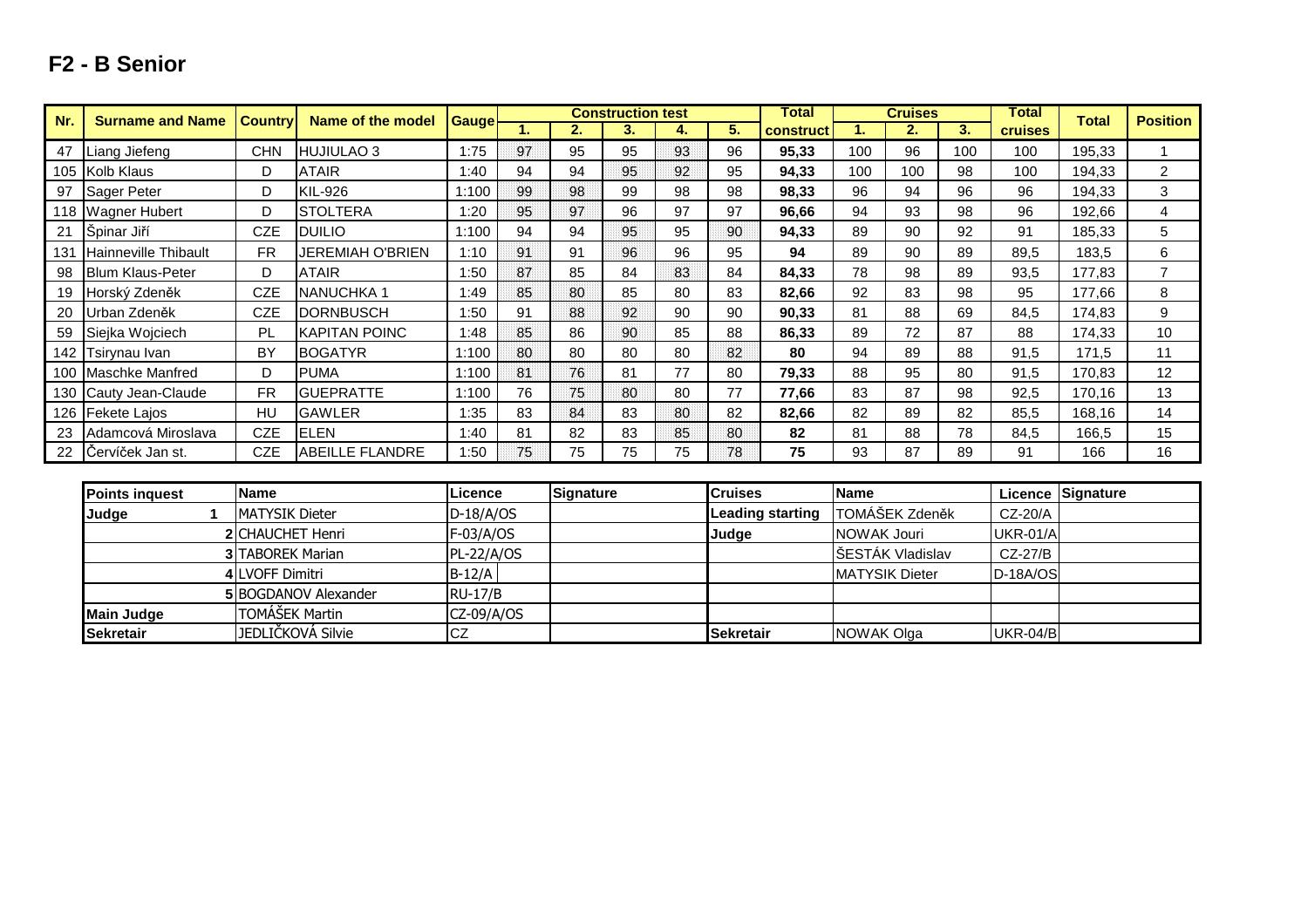# **F2 - C**

| Nr. | <b>Surname and Name</b>   | <b>Country</b> | Name of the model         | <b>Gauge</b> |    |    | <b>Construction test</b> |    |     | Total            |     | <b>Cruises</b> |     | Total          | <b>Total</b> | <b>Position</b> |
|-----|---------------------------|----------------|---------------------------|--------------|----|----|--------------------------|----|-----|------------------|-----|----------------|-----|----------------|--------------|-----------------|
|     |                           |                |                           |              |    | 2. | 3.                       | 4. | 5.  | <b>construct</b> |     | 2.             | 3.  | <b>cruises</b> |              |                 |
| 97  | Sager Peter               |                | ISCHARNHORST              | 1:150        | 98 | 96 | 98                       | 99 | 100 | 98,33            | 100 | 96             | 100 | 100            | 198,33       |                 |
| 54  | Zhou Zhiyong              | <b>CHN</b>     | XIANGYANGHONG 10          | 1:100        | 99 | 98 | 99                       | 97 | 98  | 98,33            | 94  | 94             | 95  | 94,5           | 192,83       | 2               |
| 89  | Jedwabski Peter           | D              | U-BOOTJÄGER OBLUCE        | 1:20         | 91 | 94 | 92                       | 92 | 94  | 92,67            | 100 | 93             | 100 | 100            | 192,67       | 3               |
| 90  | Zimmerman Holm            | D              | <b>FLUSSKANONENBOOT</b>   | 1:15         | 89 | 90 | 89                       | 91 | 94  | 90               | 83  | 94             | 98  | 96             | 186          | 4               |
| 92  | <b>Burkhardt Reginald</b> |                | <b>FLUSSKANONENBOOT</b>   | 1:15         | 90 | 90 | 90                       | 90 | 94  | 90               | 95  | 93             | 78  | 94             | 184          | 5               |
|     | 127 Gulyás Jozsef         | HU             | <b>ANDREA DORIA</b>       | 1:100        | 83 | 86 | 87                       | 87 | 86  | 86,33            | 94  | 96             | 98  | 97             | 183,33       | 6               |
| 58  | Rosol Aleksander-jun      | PL             | <b>SAGITTARIO</b>         | 1:75         | 87 | 85 | 87                       | 82 | 84  | 85,33            | 86  | 97             | 98  | 97,5           | 182,83       |                 |
| 28  | Simunek Karel             | CZE            | <b>WARSPITE</b>           | 1:100        | 94 | 92 | 95                       | 90 | 90  | 92               | 87  | 79             | 92  | 89,5           | 181,5        | 8               |
| 26  | Jíša Stanislav            | CZE            | <b>ANDREA DORIA</b>       | 1:100        | 84 | 86 | 88                       | 83 | 86  | 85,33            | 98  | 94             | 92  | 96             | 181,33       | 9               |
|     | 150 Stryukov Pavel        | <b>RUS</b>     | <b>KREISER VOROSHILOV</b> | 1:87         | 88 | 83 | 87                       | 84 | 88  | 86,33            | 86  | 91             | 96  | 93,5           | 179,83       | 10              |
| 24  | Vladyka Ondřej            | <b>CZE</b>     | <b>USS TEXAS</b>          | 1:100        | 87 | 86 | 89                       | 85 | 85  | 86               | 94  | 93             | 91  | 93,5           | 179,5        | 11              |
| 93  | Heinze Marcel-jun         | D              | TS-BOOT                   | 1:20         | 90 | 88 | 86                       | 89 | 85  | 87,67            | 89  | 78             | 92  | 90,5           | 178,17       | 12              |
| 65  | <b>Gromotka Marek</b>     | PL             | PLEJAD                    | 1:25         | 82 | 81 | 87                       | 82 | 84  | 82,67            | 93  | 88             | 87  | 90,5           | 173,17       | 13              |
| 25  | <b>Filip Karel</b>        | <b>CZE</b>     | <b>KIISLA</b>             | 1:75         | 78 | 78 | 83                       | 80 | 83  | 80,33            | 93  | 86             | 92  | 92,5           | 172,83       | 14              |
| 91  | Jedwabski Günter          | D.             | Landtief                  | 1:20         | 91 | 94 | 92                       | 92 | 94  | 92,67            | 79  | 79             | 68  | 79             | 171.67       | 15              |
| 45  | <b>Zudla Peter</b>        | <b>SK</b>      | <b>SLAVNI</b>             | 1:100        | 84 | 82 | 84                       | 87 | 82  | 83,33            | 84  | 88             | 87  | 87,5           | 170,83       | 16              |
| 27  | Vladyka Stanislav Ing.    | <b>CZE</b>     | <b>USS MISSOURI</b>       | 1:100        | 82 | 82 | 87                       | 85 | 86  | 84,33            | 63  | 89             | 76  | 82,5           | 166,83       | 17              |

| <b>Points inquest</b> | <b>Name</b>             | Licence        | <b>Signature</b> | <b>Cruises</b>   | <b>Name</b>           |                 | Licence Signature |
|-----------------------|-------------------------|----------------|------------------|------------------|-----------------------|-----------------|-------------------|
| Judge                 | <b>IMATYSIK Dieter</b>  | $D-18/A/OS$    |                  | Leading starting | TOMÁŠEK Zdeněk        | CZ-20/A         |                   |
|                       | <b>2ICHAUCHET Henri</b> | $F-03/A/OS$    |                  | <b>Judge</b>     | NOWAK Jouri           | <b>UKR-01/A</b> |                   |
|                       | <b>3 TABOREK Marian</b> | PL-22/A/OS     |                  |                  | SESTÁK Vladislav      | CZ-27/B         |                   |
|                       | <b>4 LVOFF Dimitri</b>  | $B-12/A$       |                  |                  | <b>MATYSIK Dieter</b> | D-18A/OS        |                   |
|                       | 5 BOGDANOV Alexander    | <b>RU-17/B</b> |                  |                  |                       |                 |                   |
| <b>Main Judge</b>     | TOMÁŠEK Martin          | $CZ-09/A/OS$   |                  |                  |                       |                 |                   |
| <b>Sekretair</b>      | JEDLIČKOVÁ Silvie       | <b>CZ</b>      |                  | <b>Sekretair</b> | NOWAK Olga            | <b>UKR-04/B</b> |                   |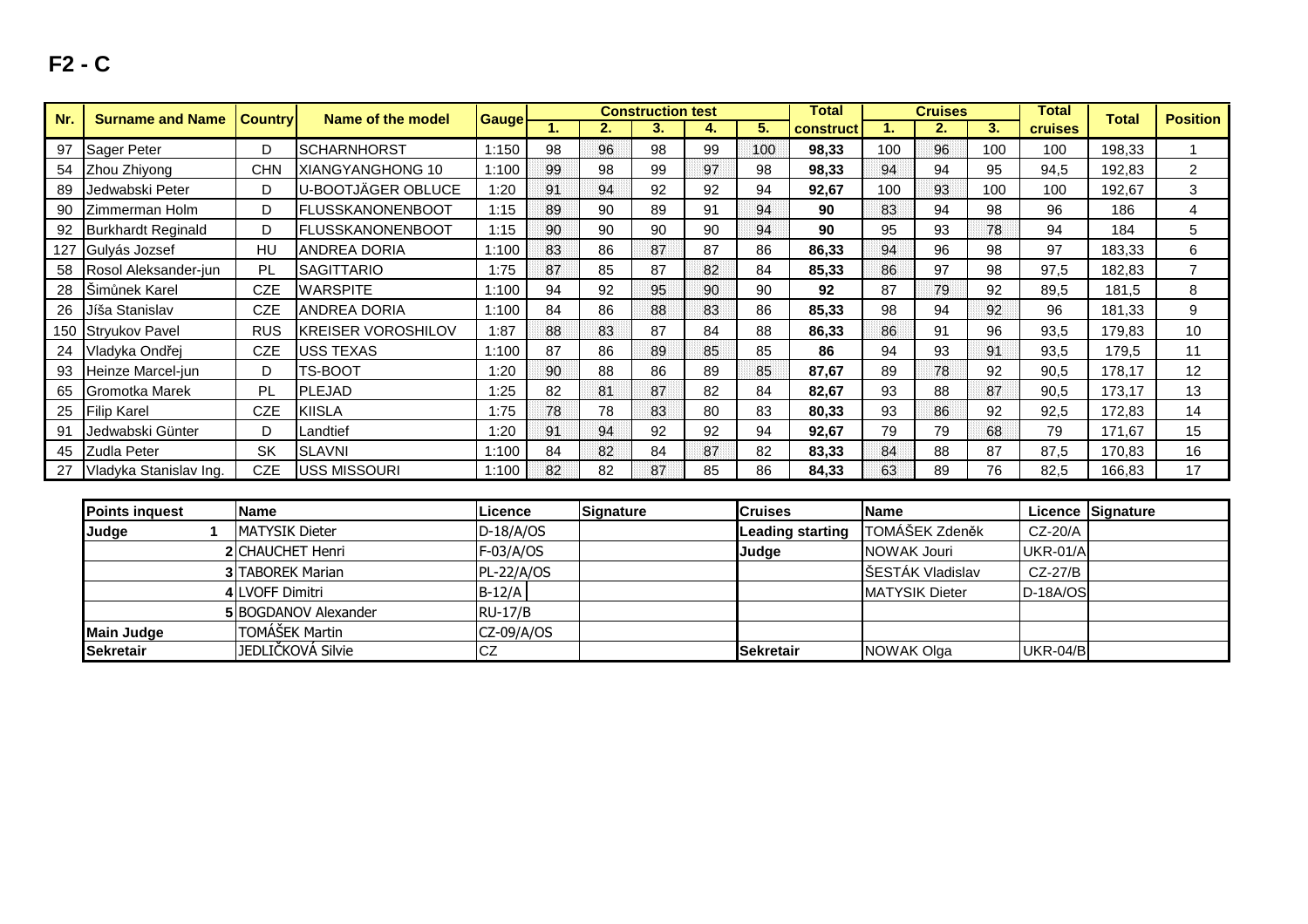## **F4 - A Junior**

| Nr. | <b>Surname and Name</b> | <b>Country</b> | Name of the model     |          | <b>Cruises</b> |          | <b>Total</b> | <b>Position</b> |    |
|-----|-------------------------|----------------|-----------------------|----------|----------------|----------|--------------|-----------------|----|
|     |                         |                |                       | 1.       | 2.             | 3.       |              |                 |    |
| 102 | Drews Benjamin          | D              | <b>FIRE-PATROL</b>    | 100      | 100            | 98       | 100          | 1               | 93 |
| 107 | Lechleidner Robert      | D              | <b>BRENEN 9</b>       | 100      | 98             | 100      | 100          | $\overline{2}$  | 88 |
| 106 | Henschel André          | D              | <b>BLEXEN</b>         | 98       | 100            | 98       | 99           | 3               |    |
| 7   | Janeček Jiří            | <b>CZE</b>     | <b>VICTORIA</b>       | 93       | 98             | 100      | 99           | 4               |    |
| 1   | Ferjančič Michal        | <b>CZE</b>     | Xenie                 | 93       | 100            | 95       | 97,5         | $5-6$           |    |
| 4   | John Radek              | <b>CZE</b>     | Xenie                 | 100      | 95             | 93       | 97,5         | $5-6$           |    |
| 158 | Kleenkin Vadim          | <b>RUS</b>     | Name                  | $\Omega$ | 95             | 100      | 97,5         | 7               |    |
| 50  | Hu Kebin                | <b>CHN</b>     | SOVREMENNY            | 100      | 94             | 94       | 97           | 8               |    |
| 123 | Lipowski Steve          | D              | <b>FEUERLÖSCHBOOT</b> | 92       | 92             | 100      | 96           | 9               |    |
| 8   | Tomášková Ivana         | <b>CZE</b>     | <b>BRAKE</b>          | 89       | 95             | 95       | 95           | 10              |    |
| 72  | Szumny Radoslaw         | PL             | <b>PALOMA</b>         | 85       | 95             | 93       | 94           | 11              |    |
| 163 | <b>Musielak Nils</b>    | D              | <b>SUOVEY</b>         | 88       | 84             | 100      | 94           | 12              |    |
| 62  | <b>Bartoszek Lukasz</b> | PL             | <b>KINGA</b>          | 82       | 90             | 98       | 94           | 13              |    |
| 67  | Chrzanowwski Michal     | PL.            | <b>COBRA</b>          | 86       | 100            | 87       | 93,5         | 14              |    |
| 76  | Kowalski Krystian       | PL             | <b>SAN REMO</b>       | 96       | 90             | $\Omega$ | 93           | 15              |    |
| 86  | Schaller Janine         | A              | <b>AURINIA</b>        | 83       | 90             | 90       | 90           | 16              |    |
| 57  | Przybysz Michal         | PL             | <b>BOAT</b>           | 87       | 92             | 87       | 89,5         | 17              |    |
| 5   | Trampota Tomáš          | <b>CZE</b>     | LEADER-16             | 88       | 84             | 0        | 86           | 18              |    |

| <b>Cruises</b>          | <b>Name</b>           | Licence           | <b>Signature</b> |
|-------------------------|-----------------------|-------------------|------------------|
| <b>Leading starting</b> | <b>BONEV Georgi</b>   | <b>BG-01/A/OS</b> |                  |
| Judge                   | <b>MIARKA Marcin</b>  | $PL-28/B$         |                  |
|                         | ŠESTÁK Jaroslav       | $CZ-26/B$         |                  |
|                         | HANUŠKA Ladislav      | $CZ-25/B$         |                  |
| <b>Main Judge</b>       | <b>TOMÁŠEK Martin</b> | CZ-09/A/OS        |                  |
| Sekretair               | MACHOVA Jitka st.     | CZ                |                  |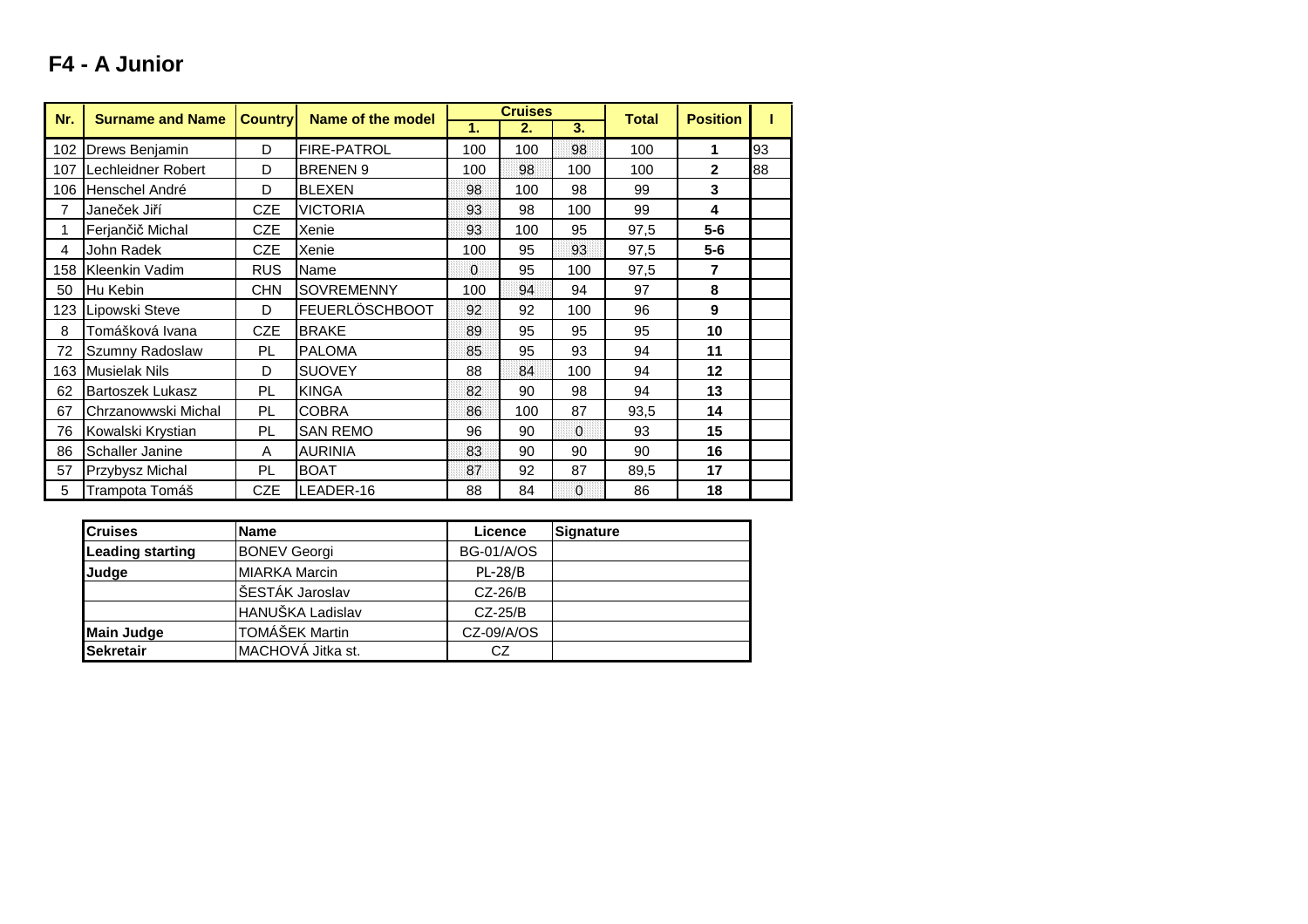| Nr. | <b>Surname and Name</b> | <b>Country</b> | Name of the model       | <b>Cruises</b> |     |     | <b>Total</b> | <b>Position</b> |          |
|-----|-------------------------|----------------|-------------------------|----------------|-----|-----|--------------|-----------------|----------|
|     |                         |                |                         | 1.             | 2.  | 3.  |              |                 |          |
| 120 | Dressler Wolfgang       | D              | <b>FABIAN1</b>          | 100            | 100 | 100 | 100          | 1               | 100      |
| 88  | <b>Osthoff Bernhard</b> | D              | <b>HEIMAT</b>           | 100            | 100 | 100 | 100          | $\overline{2}$  | 98       |
| 33  | Kubíček Petr            | <b>CZE</b>     | <b>LEADER</b>           | 100            | 100 | 100 | 100          | 3               | 95       |
| 103 | Domschat Holger         | D              | <b>MARINA</b>           | 100            | 100 | 100 | 100          | 4               | $\Omega$ |
| 87  | <b>Traxler Albert</b>   | A              | LOTSE                   | 100            | 96  | 100 | 100          | 5               |          |
| 30  | Jedlička Pavel          | <b>CZE</b>     | <b>LEADER</b>           | 100            | 94  | 100 | 100          | $6\phantom{1}$  |          |
| 117 | <b>Fonk Markus</b>      | D              | COMMODORE               | 100            | 93  | 100 | 100          | $\overline{7}$  |          |
| 85  | Schaller Florian Josef  | Α              | <b>WSP 10</b>           | 100            | 98  | 95  | 99           | 8               |          |
| 70  | Napiorkowski Artur      | PL             | <b>PALOMA</b>           | 100            | 93  | 98  | 99           | $9 - 10$        |          |
| 29  | Jedlička Jan            | <b>CZE</b>     | <b>GAIA</b>             | 98             | 93  | 100 | 99           | $9 - 10$        |          |
| 54  | Zhou Zhiyong            | <b>CHN</b>     | <b>SOVREMENNY</b>       | 94             | 95  | 100 | 97,5         | 11              |          |
| 34  | Tomášková Martina       | <b>CZE</b>     | <b>ROTE SAND</b>        | 100            | 94  | 90  | 97           | 12              |          |
| 32  | Souček Miloslav         | <b>CZE</b>     | <b>POLICIE</b>          | 95             | 98  | 90  | 96,5         | 13              |          |
| 51  | Deng Quanyuan           | <b>CHN</b>     | <b>NEW JERSEY</b>       | 94             | 98  | 94  | 96           | 14              |          |
| 47  | Liang Jiefeng           | <b>CHN</b>     | <b>NEW JERSY</b>        | 94             | 98  | 88  | 96           | 15              |          |
| 133 | Roden Bendt             | DK.            | <b>U.S. COAST GUARD</b> | 83             | 94  | 98  | 96           | 16              |          |
| 114 | <b>Droste Thorsten</b>  | D              | <b>CALYPSO</b>          | 94             | 94  | 95  | 94,5         | 17              |          |
| 31  | Kvapulinský Martin      | <b>CZE</b>     | <b>SALAMANDR</b>        | 89             | 87  | 100 | 94,5         | 18              |          |
| 49  | Chen Liudong            | <b>CHN</b>     | <b>MISSOURI</b>         | 94             | 95  | 83  | 94,5         | 19              |          |
| 75  | Mejsak Ryszard          | PL             | <b>PT 15</b>            | 89             | 94  | 84  | 91,5         | 20              |          |
| 56  | Leoniec Jaroslaw        | PL             | HF-408 ELKE             | 94             | 87  | 88  | 91           | 21              |          |
| 53  | Zeng Guosheng           | <b>CHN</b>     | <b>SOVREMENNY</b>       | 92             | 89  | 88  | 90,5         | 22              |          |
| 78  | <b>Kessler Harald</b>   | A              | Marauder                | 78             | 94  | 84  | 89           | 23              |          |

| <b>Cruises</b>          | <b>Name</b>           | Licence           | Signature |
|-------------------------|-----------------------|-------------------|-----------|
| <b>Leading starting</b> | <b>BONEV Georgi</b>   | <b>BG-01/A/OS</b> |           |
| Judge                   | <b>MIARKA Marcin</b>  | <b>PL-28/B</b>    |           |
|                         | ŠESTÁK Jaroslav       | $CZ-26/B$         |           |
|                         | HANUŠKA Ladislav      | $CZ-25/B$         |           |
| <b>Main Judge</b>       | <b>TOMÁŠEK Martin</b> | $CZ-09/A/OS$      |           |
| Sekretair               | MACHOVÁ Jitka st.     | CZ.               |           |

### **F4 - A Senior**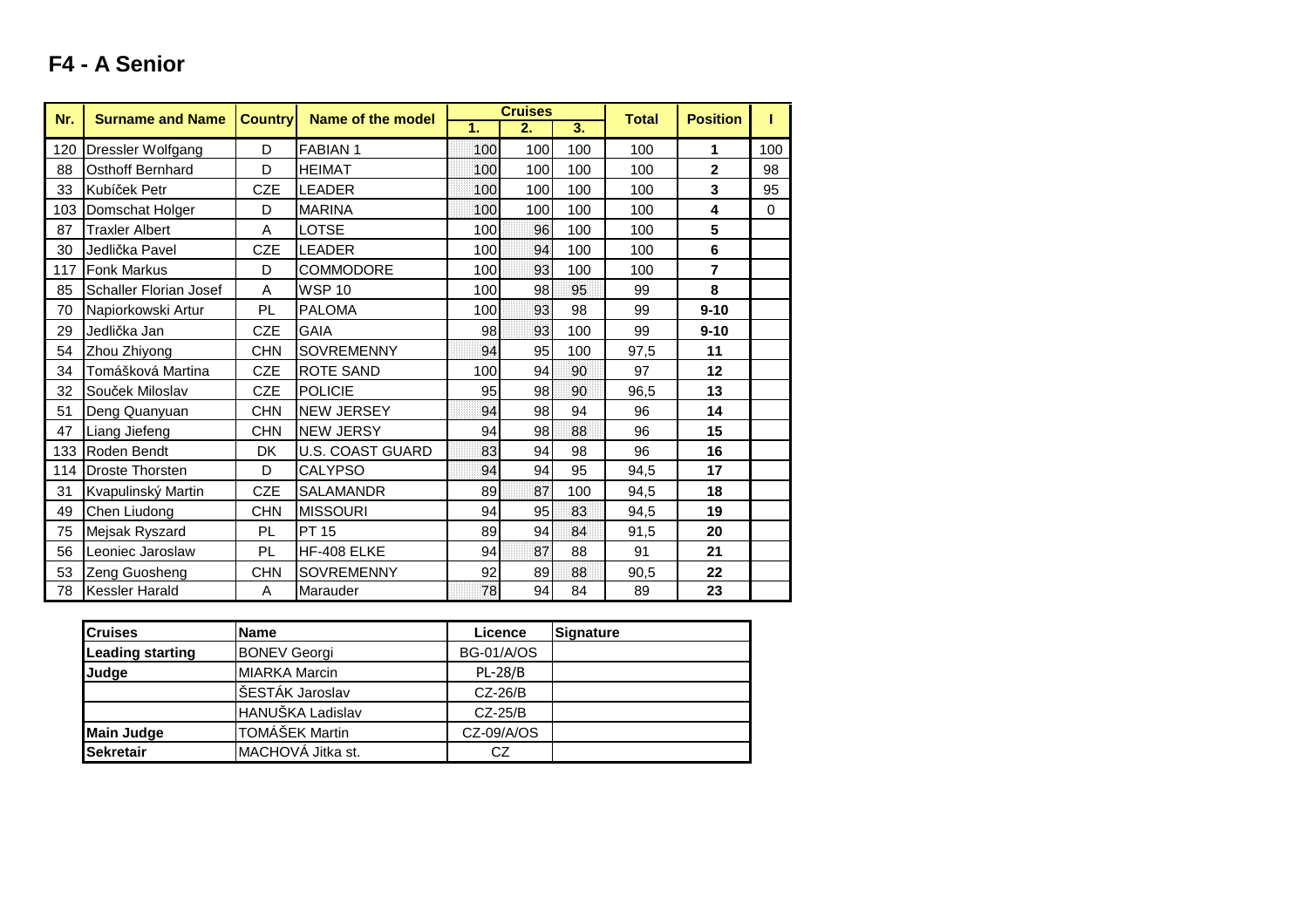#### **1. 2. 3. 4. 5. 1. 2. 3.** 110 Kunert Sabrina | D DACHS | 1:45 | 90 | 87 | 90 | 90 | 90 **<sup>90</sup>** <sup>91</sup> <sup>100</sup> <sup>100</sup> <sup>100</sup> <sup>190</sup> **<sup>1</sup>** 8 Tomášková Ivana | CZE BANCKERT | 1:50 | 92 | 91 | 89 | 90 | 88 **<sup>90</sup>** <sup>98</sup> <sup>89</sup> <sup>100</sup> <sup>99</sup> <sup>189</sup> **<sup>2</sup>** 108 Meissner André D SENTINEL 1:40 92 93 94 95 92 **<sup>93</sup>** <sup>88</sup> <sup>87</sup> <sup>98</sup> <sup>93</sup> <sup>186</sup> **<sup>3</sup>** 9 Makovec Lukáš – I CZE INEPTUN – I 1:50 I 86 I 87 I 88 I 88 I 84 **<sup>87</sup>** <sup>88</sup> <sup>92</sup> <sup>100</sup> <sup>96</sup> <sup>183</sup> **<sup>4</sup>** 106 Henschel André D TÖN-12 1:25 85 80 83 83 83 **<sup>83</sup>** <sup>95</sup> <sup>95</sup> <sup>100</sup> 97,5 180,5 **<sup>5</sup>** 125 Musielak Norman D DESTINNE DE 'OVERS 1:66 <sup>80</sup> <sup>84</sup> <sup>78</sup> <sup>80</sup> <sup>78</sup> **79,33** <sup>98</sup> <sup>98</sup> <sup>94</sup> <sup>98</sup> 177,33 **<sup>6</sup>** 72 Szumny Radoslaw PL TON 12 1:25 84 78 80 82 80 **80,67** <sup>88</sup> <sup>95</sup> <sup>98</sup> 96,5 177,17 **<sup>7</sup>** 58 Rosol Aleksander | PL BANCKERT | 1:50 | 75 | 73 | 78 | 76 | 74 **<sup>75</sup>** <sup>90</sup> <sup>100</sup> <sup>100</sup> <sup>100</sup> <sup>175</sup> **<sup>8</sup>** 63 Pieczka Wojciech | PL SCHMIT ROTERDAM | 1:75 | 89 | 84 | 85 | 85 | 84 **84,67** <sup>84</sup> <sup>88</sup> <sup>88</sup> <sup>88</sup> 172,67 **9-10** <sup>11</sup> John Václav CZE LILKA 1:32 78 <sup>72</sup> <sup>77</sup> 78 78 **77,67** <sup>95</sup> <sup>95</sup> <sup>94</sup> <sup>95</sup> 172,67 **9-10** 124 Reinhold Nico **D** NEPTUN 1:100 70 74 76 75 70 **<sup>73</sup>** <sup>100</sup> <sup>98</sup> <sup>87</sup> <sup>99</sup> <sup>172</sup> **<sup>11</sup>** 10 Hanušková Daniela | CZE PILOT 24 | 1:30 | 77 | 75 | 80 | 78 | 76 **<sup>77</sup>** <sup>89</sup> <sup>98</sup> <sup>87</sup> 93,5 170,5 **<sup>12</sup>** 6 Payer Eduard | CZE SCHEWENIN. SCH-3 | 1:25 | 78 | 74 | 79 | 78 | 76 **77,33** <sup>84</sup> <sup>88</sup> <sup>96</sup> <sup>92</sup> 169,33 **<sup>13</sup>** 62 Bartoszek Lukasz PL ELKE 1:27 80 75 78 76 76 **Cruisesk Position**<br> **Position**<br> **Position** Total Total<br>cruises Total **Nr. Surname and NameCountryRame of the model Gauge Total construction test Total Total**

| <b>Points inquest</b> | <b>Name</b>                | Licence     | Signature | <b>Cruises</b>   | <b>Name</b>               |                   | Licence Signature |
|-----------------------|----------------------------|-------------|-----------|------------------|---------------------------|-------------------|-------------------|
| Judge                 | <b>IMIARKA Mirosław</b>    | PL-05/A/OS  |           | Leading starting | <b>BONEV Georgi</b>       | <b>BG-01/A/OS</b> |                   |
|                       | <b>2</b> GIRRALDI Giuseppe | $I-02/A/OS$ |           | <b>Judge</b>     | MIARKA Marcin             | $PL-28/B$         |                   |
|                       | 3 SCHÄFER Berndt           | $D-12/A/OS$ |           |                  | ŠESTÁK Jaroslav           | $CZ-26/B$         |                   |
|                       | 4 GRANSOW Günter           | $D-34/A/OS$ |           |                  | <b>HANUŠKA Ladislav</b>   | $CZ-25/B$         |                   |
|                       | 5 KUZNIECOV Aleksander     | $RU-12/B$   |           |                  |                           |                   |                   |
| <b>Main Judge</b>     | TOMÁŠEK Martin             | CZ-09/A/OS  |           |                  |                           |                   |                   |
| Sekretair             | JEDLIČKA Lubomír           | CZ          |           | <b>Sekretair</b> | <b>IMACHOVA Jitka st.</b> | CZ                |                   |

<u>8 | 78 | 93 | 86 | 89 | 91 | 169 | 14</u>

### **F4 - B Junior**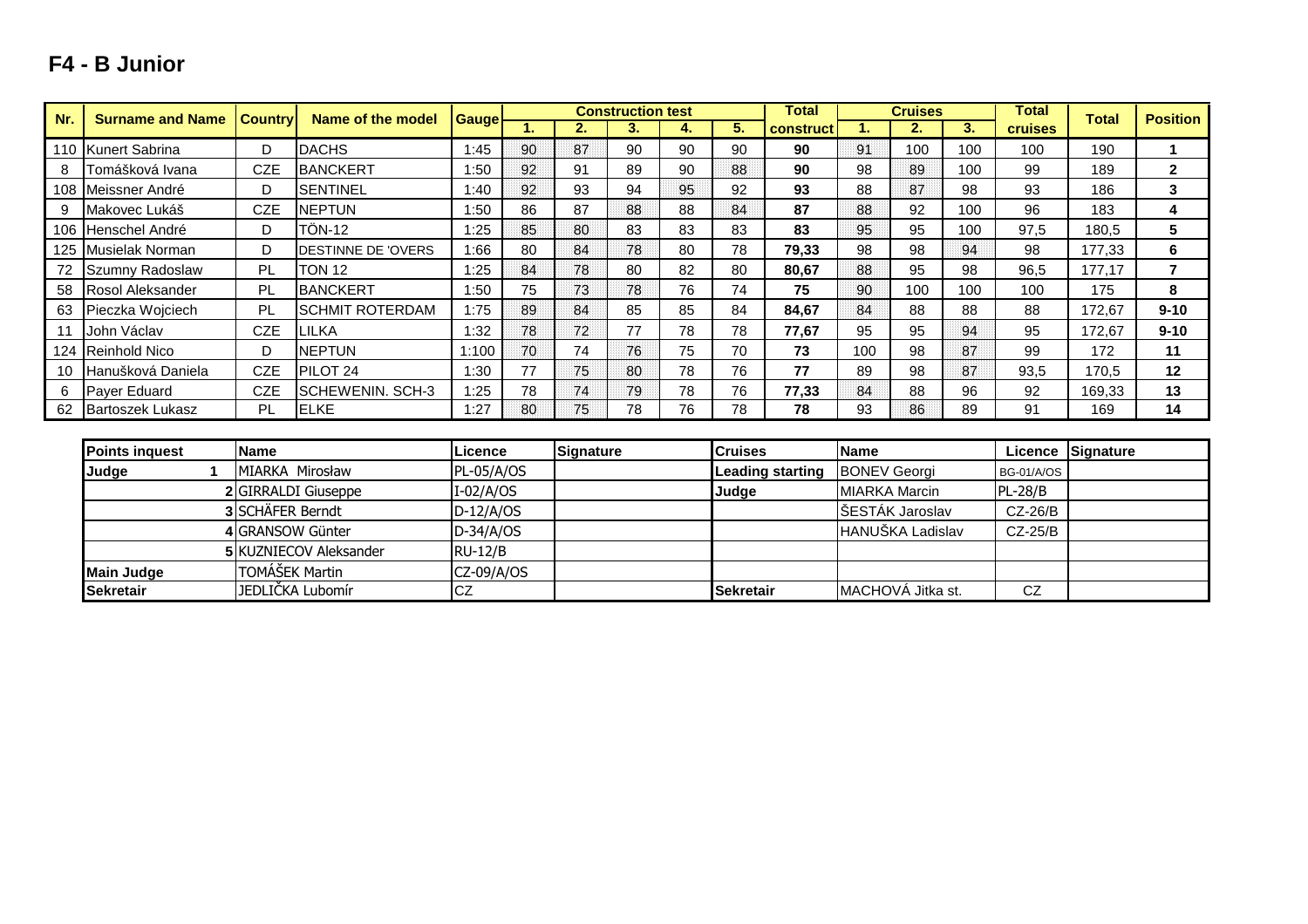### **F4 - B Senior**

| Nr. | <b>Surname and Name</b>    | <b>Country</b> | Name of the model      | <b>Gauge</b> |    | <b>Construction test</b> |    |    | Total |           | <b>Cruises</b> |              | <b>Total</b> | <b>Total</b>   | <b>Position</b> |                |
|-----|----------------------------|----------------|------------------------|--------------|----|--------------------------|----|----|-------|-----------|----------------|--------------|--------------|----------------|-----------------|----------------|
|     |                            |                |                        |              |    | 2.                       | 3. | 4. | 5.    | construct | 1.             | 2.           | 3.           | <b>cruises</b> |                 |                |
| 47  | Liang Jiefeng              | <b>CHN</b>     | <b>SOVREMENNY</b>      | 1:144        | 96 | 97                       | 99 | 98 | 93    | 97        | 100            | 94           | 95           | 97,5           | 194,5           |                |
|     | 104 Erkel Bernd            | D              | <b>BERLIN</b>          | 1:25         | 90 | 93                       | 93 | 92 | 92    | 92,33     | 92             | 100          | 98           | 99             | 191,33          | $\overline{2}$ |
|     | 115 Schulte-Schrepping Mar | D              | <b>ZEELAND</b>         | 1:35         | 89 | 94                       | 92 | 90 | 88    | 90,33     | 98             | 98           | 92           | 98             | 188,33          | 3              |
|     | 112 Drangusch Dennis       | D              | DÜSSELDORF             | 1:25         | 87 | 88                       | 88 | 89 | 86    | 87,67     | 100            | 100          | 87           | 100            | 187,67          | 4              |
| 84  | Schaller sen. Florian      | Α              | <b>CALYPSO</b>         | 1:45         | 87 | 91                       | 89 | 88 | 86    | 88        | 87             | 100          | 91           | 95,5           | 183,5           | 5              |
|     | 109 East Colin             | D              | LLANDOVERY             | 1:25         | 82 | 83                       | 85 | 86 | 83    | 83,67     | 100            | 98           | 98           | 99             | 182,67          | 6              |
| 82  | Kräutler Erich             | A              | <b>SMIT DENEMARKEN</b> | 1:33         | 78 | 80                       | 83 | 83 | 83    | 82        | 88             | 92           | 98           | 95             | 177             | $\overline{7}$ |
|     | 119 Urbanski Rudi          | D              | <b>YORKSHIREMAN</b>    | 1:48         | 87 | 88                       | 92 | 91 | 88    | 89        | 88             | 80           | 88           | 88             | 177             | 8              |
| 35  | Grňa Ivan                  | <b>CZE</b>     | <b>ST.CANUTE</b>       | 1:50         | 83 | 82                       | 86 | 85 | 85    | 84,33     | 92             | 89           | 93           | 92,5           | 176,83          | 9              |
| 38  | Kropáček Jiří              | <b>CZE</b>     | <b>PEGASUS</b>         | 1:25         | 74 | 80                       | 78 | 80 | 75    | 77,67     | 96             | 98           | 98           | 98             | 175,67          | 10             |
| 73  | <b>Brylka Krystian</b>     | PL             | <b>TON 12</b>          | 1:25         | 85 | 87                       | 84 | 88 | 81    | 85,33     | 89             | 90           | 90           | 90             | 175,33          | 11             |
|     | 152 Svarovskiy Sergey      | <b>RUS</b>     | <b>ADOLPH BERMOHL</b>  | 1:22         | 82 | 87                       | 83 | 86 | 86    | 85        | 95             | 82           | 78           | 88,5           | 173,5           | 12             |
| 59  | Siejka Wojciech            | PL             | <b>SMIT NEDERLAND</b>  | 1:33         | 84 | 80                       | 84 | 79 | 79    | 81        | 88             | 88           | 95           | 91,5           | 172,5           | 13             |
| 70  | Napiorkowski Artur         | PL             | <b>MLB</b>             | 1:20         | 76 | 75                       | 73 | 74 | 71    | 74        | 93             | 83           | 100          | 96,5           | 170,5           | 14             |
| 25  | <b>Filip Karel</b>         | <b>CZE</b>     | <b>COHETE II</b>       | 1:33         | 76 | 72                       | 74 | 75 | 73    | 74        | 98             | 88           | 88           | 93             | 167             | 15             |
| 37  | Šafařík Jaroslav           | <b>CZE</b>     | JAN                    | 1:25         | 70 | 70                       | 74 | 73 | 70    | 71        | 78             | 71           | 84           | 81             | 152             | 16             |
| 83  | Schröder Franz             | A              | <b>JOFFRE</b>          | 1:48         | 77 | 76                       | 80 | 83 | 80    | 79        | 21             | $\mathbf{0}$ | 0            | 10,5           | 89,5            | 17             |
|     |                            |                |                        |              |    |                          |    |    |       |           |                |              |              |                |                 |                |

| <b>Points inquest</b> | <b>Name</b>                   | <b>Licence</b> | <b>Signature</b> | <b>Cruises</b>   | <b>Name</b>             |                   | Licence Signature |
|-----------------------|-------------------------------|----------------|------------------|------------------|-------------------------|-------------------|-------------------|
| Judge                 | MIARKA Mirosław               | $PL-05/A/OS$   |                  | Leading starting | <b>BONEV Georgi</b>     | <b>BG-01/A/OS</b> |                   |
|                       | 2 GIRRALDI Giuseppe           | $I-02/A/OS$    |                  | <b>Judge</b>     | <b>IMIARKA Marcin</b>   | $PL-28/B$         |                   |
|                       | 3 SCHÄFER Berndt              | $D-12/A/OS$    |                  |                  | ŠESTÁK Jaroslav         | $CZ-26/B$         |                   |
|                       | 4 GRANSOW Günter              | $D-34/A/OS$    |                  |                  | <b>HANUŠKA Ladislav</b> | CZ-25/B           |                   |
|                       | <b>5 KUZNIECOV Aleksander</b> | $RU-12/B$      |                  |                  |                         |                   |                   |
| <b>Main Judge</b>     | TOMÁŠEK Martin                | $CZ-09/A/OS$   |                  |                  |                         |                   |                   |
| <b>Sekretair</b>      | JEDLICKA Lubomír              | <b>CZ</b>      |                  | <b>Sekretair</b> | IMACHOVA Jitka st.      | CZ                |                   |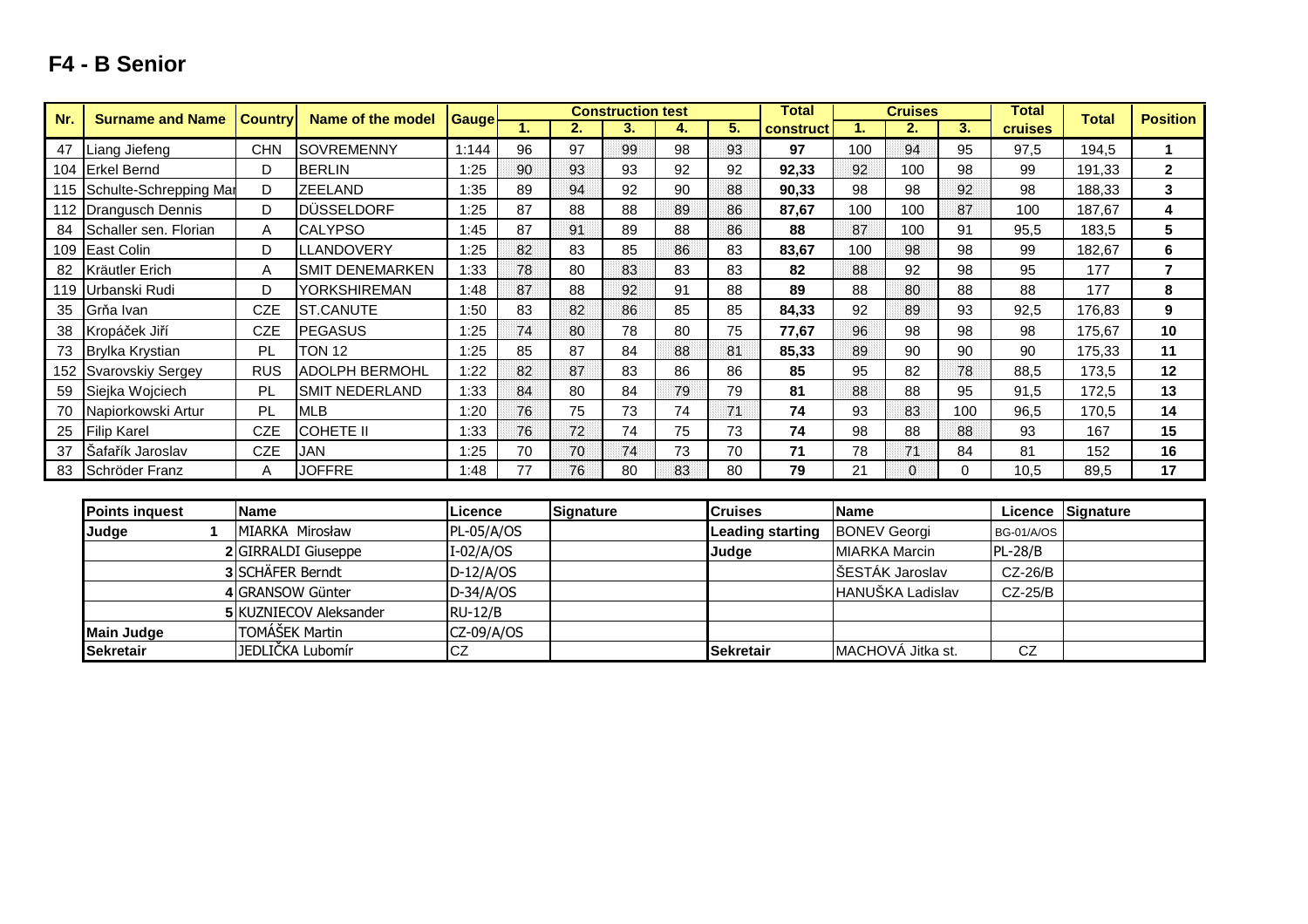| Nr. | <b>Surname and Name</b>       | <b>Country</b> | Name of the model     | Gauge | <b>Construction test</b> |    | <b>Total</b> | <b>Cruises</b> |    |           | <b>Total</b> | <b>Total</b> | <b>Position</b> |                |        |                |
|-----|-------------------------------|----------------|-----------------------|-------|--------------------------|----|--------------|----------------|----|-----------|--------------|--------------|-----------------|----------------|--------|----------------|
|     |                               |                |                       |       |                          | 2. | 3.           | 4.             | 5. | construct | 1.           | 2.           | 3.              | <b>cruises</b> |        |                |
|     | 159 Basin Mikhail             | <b>RUS</b>     | YAMATO                | 1:350 | 95                       | 96 | 96           | 95             | 98 | 95,67     | 100          | 88           | 100             | 100            | 195,67 |                |
| 157 | <b>Bekeshov Dmitry</b>        | <b>RUS</b>     | <b>MISSOURI</b>       | 1:350 | 94                       | 97 | 97           | 96             | 98 | 96,67     | 87           | 100          | 98              | 99             | 195,67 | $\mathbf{2}$   |
| 47  | Liang Jiefeng                 | <b>CHN</b>     | <b>NEW JERSY</b>      | 1:350 | 97                       | 92 | 97           | 92             | 95 | 94,67     | 98           | 100          | 100             | 100            | 194.67 | 3              |
| 54  | Zhou Zhiyong                  | <b>CHN</b>     | SOVREMENNY            | 1:200 | 97                       | 94 | 98           | 96             | 94 | 95,67     | 89           | 95           | 100             | 97,5           | 193,17 | 4              |
|     | 108 Meissner André-jun        | D              | <b>SOVREMENNY</b>     | 1:200 | 91                       | 92 | 95           | 95             | 90 | 92.67     | 98           | 94           | 100             | 99             | 191.67 | 5              |
| 52  | Cai Yi-jun                    | <b>CHN</b>     | <b>MISSOURI</b>       | 1:350 | 96                       | 96 | 98           | 97             | 96 | 96,33     | 89           | 83           | 95              | 92             | 188.33 | 6              |
|     | 155 Okonetchnikov Sergej      | KAZ            | <b>MUSASHI</b>        | 1:350 | 91                       | 90 | 95           | 94             | 94 | 93        | 96           | 83           | 94              | 95             | 188    | $\overline{7}$ |
| 53  | Zeng Guosheng                 | <b>CHN</b>     | <b>SOVREMENNY</b>     | 1:200 | 99                       | 96 | 97           | 97             | 96 | 96,67     | 88           | 94           | 83              | 91             | 187.67 | 8              |
| 49  | Chen Liudong                  | <b>CHN</b>     | <b>MISSOURI</b>       | 1:350 | 98                       | 97 | 99           | 94             | 96 | 97        | 76           | 89           | 88              | 88,5           | 185,5  | 9              |
| 137 | Yuriy Ivantsov                | <b>UKR</b>     | <b>HMCS SACKVILLE</b> | 1:72  | 96                       | 92 | 91           | 90             | 96 | 93        | 95           | 87           | 78              | 91             | 184    | 10             |
| 88  | <b>Osthoff Bernhard</b>       | D              | <b>SMS KÖNIG</b>      | 1:350 | 82                       | 80 | 82           | 83             | 83 | 82,33     | 100          | 95           | 100             | 100            | 182,33 | 11             |
| 85  | <b>Schaller Florian Josef</b> | Α              | <b>HMCS SNOWBERRY</b> | 1:72  | 85                       | 83 | 88           | 87             | 87 | 86,33     | 95           | 89           | 91              | 93             | 179,33 | 12             |
| 40  | Jíša Petr                     | <b>CZE</b>     | <b>SNOWBERRY</b>      | 1:72  | 84                       | 83 | 88           | 88             | 85 | 85,67     | 89           | 92           | 94              | 93             | 178,67 | 13             |
|     | 133 Roden Bendt               | DK             | <b>SNOWBERRY</b>      | 1:72  | 78                       | 78 | 78           | 78             | 78 | 78        | 100          | 98           | 94              | 99             | 177    | 14             |
|     | 136 Yuriy Garkavenko          | <b>UKR</b>     | <b>HMCS SNOWBERRY</b> | 1:72  | 90                       | 84 | 86           | 85             | 90 | 87        | 95           | 84           | 84              | 89,5           | 176,5  | 15             |
| 35  | Grňa Ivan                     | <b>CZE</b>     | <b>SNOWBERRY</b>      | 1:72  | 85                       | 82 | 87           | 87             | 84 | 85,33     | 87           | 89           | 92              | 90,5           | 175,83 | 16             |
| 75  | Mejsak Ryszard                | PL             | <b>BISMARCK</b>       | 1:350 | 86                       | 85 | 89           | 84             | 86 | 85,67     | 34           | 92           | 88              | 90             | 175,67 | 17             |
| 111 | Drangusch Daniel              | D              | $S-100$               | 1:87  | 80                       | 81 | 81           | 86             | 82 | 81,33     | 89           | 94           | 94              | 94             | 175,33 | 18             |
|     | 94 Kress Harry                | D              | <b>SAUCY</b>          | 1:72  | 87                       | 87 | 88           | 87             | 86 | 87        | 78           | 83           | 89              | 86             | 173    | 19             |
|     | 113 Dönecke Ralf              | D              | CAROL                 | 1:125 | 78                       | 78 | 76           | 78             | 75 | 77,33     | 88           | 95           | 94              | 94,5           | 171,83 | 20             |
|     | 116 Fonk Rainer               | D              | TIRPITZ               | 1:350 | 79                       | 80 | 83           | 83             | 80 | 81        | 83           | 87           | 84              | 85.5           | 166.5  | 21             |
| 39  | Navrátil Josef                | <b>CZE</b>     | YAMATO                | 1:250 | 83                       | 81 | 82           | 86             | 82 | 82,33     | 84           | 78           | 72              | 81             | 163,33 | 22             |
| 66  | <b>Szkudlarek Klaudia-iun</b> | <b>PL</b>      | <b>SNOWBERRY</b>      | 1:72  | 79                       | 78 | 78           | 80             | 79 | 78,67     | 84           | 84           | 84              | 84             | 162,67 | 23             |

| <b>Points inquest</b> | <b>Name</b>                   | Licence      | Signature | <b>Cruises</b>   | <b>Name</b>             |                   | Licence Signature |
|-----------------------|-------------------------------|--------------|-----------|------------------|-------------------------|-------------------|-------------------|
| Judge                 | MIARKA Mirosław               | $PL-05/A/OS$ |           | Leading starting | <b>BONEV Georgi</b>     | <b>BG-01/A/OS</b> |                   |
|                       | <b>2</b> GIRRALDI Giuseppe    | I-02/A/OS    |           | <b>Judge</b>     | <b>IMIARKA Marcin</b>   | $PL-28/B$         |                   |
|                       | 3 SCHÄFER Berndt              | $D-12/A/OS$  |           |                  | SESTÁK Jaroslav         | $CZ-26/B$         |                   |
|                       | 4 GRANSOW Günter              | $D-34/A/OS$  |           |                  | <b>HANUŠKA Ladislav</b> | $CZ-25/B$         |                   |
|                       | <b>5 KUZNIECOV Aleksander</b> | $RU-12/B$    |           |                  |                         |                   |                   |
| <b>IMain Judge</b>    | TOMÁŠEK Martin                | $CZ-09/A/OS$ |           |                  |                         |                   |                   |
| <b>Sekretair</b>      | JEDLIČKA Lubomír              | <b>CZ</b>    |           | <b>Sekretair</b> | MACHOVA Jitka st.       | CZ                |                   |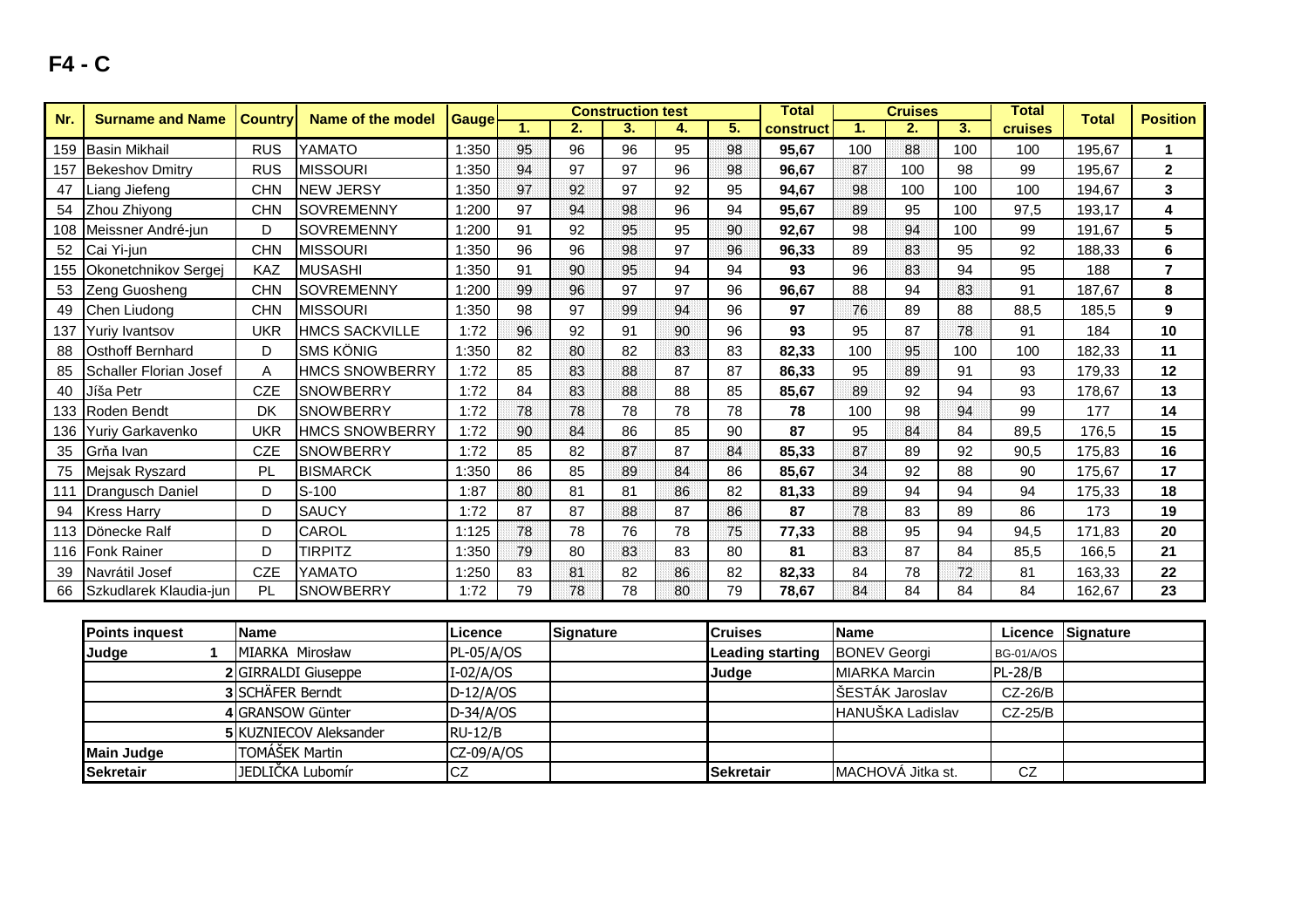| <b>Nr</b>    | <b>Country</b> | <b>Surname and Name</b>   | <b>Name of the model</b>      | Gauge | <b>Cruise</b>  |                |                | <b>Judge</b>   |                |                | <b>Total</b> | <b>Total</b> | <b>Position</b> |  |  |       |  |  |  |  |  |  |  |  |  |  |  |  |  |  |  |                |  |  |    |    |    |    |    |       |  |  |
|--------------|----------------|---------------------------|-------------------------------|-------|----------------|----------------|----------------|----------------|----------------|----------------|--------------|--------------|-----------------|--|--|-------|--|--|--|--|--|--|--|--|--|--|--|--|--|--|--|----------------|--|--|----|----|----|----|----|-------|--|--|
|              |                |                           |                               |       |                | $\blacksquare$ | 2 <sup>1</sup> | 3 <sup>1</sup> | $\overline{4}$ | 5 <sup>1</sup> | cruise       |              |                 |  |  |       |  |  |  |  |  |  |  |  |  |  |  |  |  |  |  |                |  |  |    |    |    |    |    |       |  |  |
|              |                | <b>BRYSKIN ALEXANDER</b>  |                               |       |                |                |                |                |                |                |              |              |                 |  |  |       |  |  |  |  |  |  |  |  |  |  |  |  |  |  |  |                |  |  |    |    |    |    |    |       |  |  |
|              |                | <b>KUZIN ANDREY</b>       |                               |       |                |                |                |                |                |                |              |              |                 |  |  |       |  |  |  |  |  |  |  |  |  |  |  |  |  |  |  |                |  |  |    |    |    |    |    |       |  |  |
|              |                | MATRENIN SERGEY           |                               |       | $\mathbf{1}$ . | 96             | 92             | 92             | 91             | 97             | 93,33        |              |                 |  |  |       |  |  |  |  |  |  |  |  |  |  |  |  |  |  |  |                |  |  |    |    |    |    |    |       |  |  |
|              |                | <b>NIKITIN MIKHAIL</b>    |                               |       |                |                |                |                |                |                |              |              |                 |  |  |       |  |  |  |  |  |  |  |  |  |  |  |  |  |  |  |                |  |  |    |    |    |    |    |       |  |  |
| $\mathbf{1}$ | <b>RUS</b>     | POLITOV ALEXANDER         | <b>SEA LAUNCH</b>             | 1:100 |                |                |                |                |                |                |              | 93,33        | $\mathbf{1}$    |  |  |       |  |  |  |  |  |  |  |  |  |  |  |  |  |  |  |                |  |  |    |    |    |    |    |       |  |  |
|              |                | RODENKO ALEXANDER         |                               |       |                |                |                |                |                |                |              |              |                 |  |  |       |  |  |  |  |  |  |  |  |  |  |  |  |  |  |  |                |  |  |    |    |    |    |    |       |  |  |
|              |                | <b>SAKHNOVSKIY BORIS</b>  |                               |       |                |                |                |                |                |                |              |              |                 |  |  |       |  |  |  |  |  |  |  |  |  |  |  |  |  |  |  |                |  |  |    |    |    |    |    |       |  |  |
|              |                | SAKHNOVSKIY EDOUARD       |                               |       | 2.             | 94             | 94             | 91             | 92             | 96             | 93,33        |              |                 |  |  |       |  |  |  |  |  |  |  |  |  |  |  |  |  |  |  |                |  |  |    |    |    |    |    |       |  |  |
|              |                | SHISHKIN ALEXANDER        |                               |       |                |                |                |                |                |                |              |              |                 |  |  |       |  |  |  |  |  |  |  |  |  |  |  |  |  |  |  |                |  |  |    |    |    |    |    |       |  |  |
|              |                | ZAVOLOKIN NIKOLAY         |                               |       |                |                |                |                |                |                |              |              |                 |  |  |       |  |  |  |  |  |  |  |  |  |  |  |  |  |  |  |                |  |  |    |    |    |    |    |       |  |  |
|              |                | <b>BRANZK SUSANNE</b>     |                               |       | $\mathbf{1}$ . | 91             | 89             | 94             | 94             | 88             | 91.33        |              |                 |  |  |       |  |  |  |  |  |  |  |  |  |  |  |  |  |  |  |                |  |  |    |    |    |    |    |       |  |  |
|              |                | <b>HEINZE TINO</b>        |                               |       |                |                |                |                |                |                |              |              |                 |  |  |       |  |  |  |  |  |  |  |  |  |  |  |  |  |  |  |                |  |  |    |    |    |    |    |       |  |  |
| 6            | D              | <b>HORBENS WOLFGANG</b>   | <b>HAVARIE BINNENSCHIFFER</b> | 1:25  |                |                |                |                |                |                |              | 91,67        | $\mathbf{2}$    |  |  |       |  |  |  |  |  |  |  |  |  |  |  |  |  |  |  |                |  |  |    |    |    |    |    |       |  |  |
|              |                | <b>NOACK RICO</b>         |                               |       | 2.             | 90             | 90             | 95             | 95             | 90             | 91,67        |              |                 |  |  |       |  |  |  |  |  |  |  |  |  |  |  |  |  |  |  |                |  |  |    |    |    |    |    |       |  |  |
|              |                | <b>NOACK HARTMUT</b>      |                               |       |                |                |                |                |                |                |              |              |                 |  |  |       |  |  |  |  |  |  |  |  |  |  |  |  |  |  |  |                |  |  |    |    |    |    |    |       |  |  |
|              |                | RZEPCZYK RUDOLF           |                               |       | $\mathbf{1}$ . | 25             | 25             | 25             | 25             | 25             | 25.00        |              |                 |  |  |       |  |  |  |  |  |  |  |  |  |  |  |  |  |  |  |                |  |  |    |    |    |    |    |       |  |  |
| 5            | PL.            | RZEPCZYK ROLAND           | <b>RECHTUNGS KRAN</b>         | 1:30  | 2.             | 84             | 85             | 82             | 85             | 80             | 83,67        | 83,67        | $\mathbf{3}$    |  |  |       |  |  |  |  |  |  |  |  |  |  |  |  |  |  |  |                |  |  |    |    |    |    |    |       |  |  |
|              |                | BRYLKA KRYSTIAN RUDOLF    |                               |       |                |                |                |                |                |                |              |              |                 |  |  |       |  |  |  |  |  |  |  |  |  |  |  |  |  |  |  |                |  |  |    |    |    |    |    |       |  |  |
|              |                | <b>NOVAK YURIY</b>        |                               |       | $\mathbf{1}$ . | 84             | 86             | 80             | 80             | 84             | 82,67        |              |                 |  |  |       |  |  |  |  |  |  |  |  |  |  |  |  |  |  |  |                |  |  |    |    |    |    |    |       |  |  |
|              |                | <b>ASHYKHMIN PAVLO</b>    |                               |       |                |                |                |                |                |                |              |              |                 |  |  |       |  |  |  |  |  |  |  |  |  |  |  |  |  |  |  |                |  |  |    |    |    |    |    |       |  |  |
| 3            | <b>UKR</b>     | <b>MASLOV SERGIY</b>      | <b>KOMUNA</b>                 | 1:40  |                |                |                |                |                |                |              | 82,67        | 4               |  |  |       |  |  |  |  |  |  |  |  |  |  |  |  |  |  |  |                |  |  |    |    |    |    |    |       |  |  |
|              |                | <b>NOVAK DMYTRO</b>       |                               |       | 2.             | 76             | 81             | 75             | 77             | 80             | 77,67        |              |                 |  |  |       |  |  |  |  |  |  |  |  |  |  |  |  |  |  |  |                |  |  |    |    |    |    |    |       |  |  |
|              |                | NOVAK OLEXANDER Jun.      |                               |       |                |                |                |                |                |                |              |              |                 |  |  |       |  |  |  |  |  |  |  |  |  |  |  |  |  |  |  |                |  |  |    |    |    |    |    |       |  |  |
|              |                | HAINNEVILLE THIBAULT      |                               |       | $\mathbf{1}$ . | 64             | 64             | 58             | 60             | 63             | 62,33        |              |                 |  |  |       |  |  |  |  |  |  |  |  |  |  |  |  |  |  |  |                |  |  |    |    |    |    |    |       |  |  |
|              |                | HAINNEVILLE MICHEL        |                               |       |                |                |                |                |                |                |              |              |                 |  |  |       |  |  |  |  |  |  |  |  |  |  |  |  |  |  |  |                |  |  |    |    |    |    |    |       |  |  |
| 4            | F.             | CAUTY JEAN - CLAUDE       | <b>ASSISTANCE EN MER</b>      | 1:100 |                |                |                |                |                |                |              | 62,33        | 5               |  |  |       |  |  |  |  |  |  |  |  |  |  |  |  |  |  |  |                |  |  |    |    |    |    |    |       |  |  |
|              |                | <b>DESHAYES DOMINIQUE</b> |                               |       | 2.             | 61             | 61             | 58             | 60             | 60             | 60,33        |              |                 |  |  |       |  |  |  |  |  |  |  |  |  |  |  |  |  |  |  |                |  |  |    |    |    |    |    |       |  |  |
|              |                | LE GOFF GUY               |                               |       |                |                |                |                |                |                |              |              |                 |  |  |       |  |  |  |  |  |  |  |  |  |  |  |  |  |  |  |                |  |  |    |    |    |    |    |       |  |  |
|              |                | <b>GALLA ROBERT</b>       |                               |       |                |                |                |                |                |                |              |              |                 |  |  |       |  |  |  |  |  |  |  |  |  |  |  |  |  |  |  |                |  |  |    |    |    |    |    |       |  |  |
|              |                | CHRZANOWSKI MICHAL        |                               | 1:16  |                |                |                |                |                |                |              |              |                 |  |  |       |  |  |  |  |  |  |  |  |  |  |  |  |  |  |  | $\mathbf{1}$ . |  |  | 36 | 35 | 32 | 31 | 36 | 34,33 |  |  |
| 2            | PL             | PIECKA VOJTECH            | <b>DESANT</b>                 |       |                |                |                |                |                |                |              |              |                 |  |  |       |  |  |  |  |  |  |  |  |  |  |  |  |  |  |  |                |  |  |    |    |    |    |    |       |  |  |
|              |                | SZKUDLAREK KLAUDIA        |                               |       |                |                |                |                |                |                |              |              |                 |  |  | 54,00 |  |  |  |  |  |  |  |  |  |  |  |  |  |  |  |                |  |  |    |    |    |    |    |       |  |  |
|              |                | <b>SZKUDLAREK JACEK</b>   |                               |       | 2.             | 52             | 55             | 55             | 51             | 56             | 54,00        |              |                 |  |  |       |  |  |  |  |  |  |  |  |  |  |  |  |  |  |  |                |  |  |    |    |    |    |    |       |  |  |

| Points inquest Name |                        | Licence           | Signature |
|---------------------|------------------------|-------------------|-----------|
| Judge               | MIARKA Mirosław        | <b>PL-05/A/OS</b> |           |
|                     | 2 GIRRALDI Giuseppe    | $I-02/A/OS$       |           |
|                     | 3 SCHÄFER Berndt       | $D-12/A/OS$       |           |
|                     | 4 GRANSOW Günter       | $D-34/A/OS$       |           |
|                     | 5 KUZNIECOV Aleksander | <b>RU-12/B</b>    |           |
| Main Judge          | TOMÁŠEK Martin         | CZ-09/A/OS        |           |
| <b>Sekretair</b>    | JEDLIČKA Lubomír       | CZ                |           |

 SZKUDLAREK JACEKWOJCIUCH ALICJA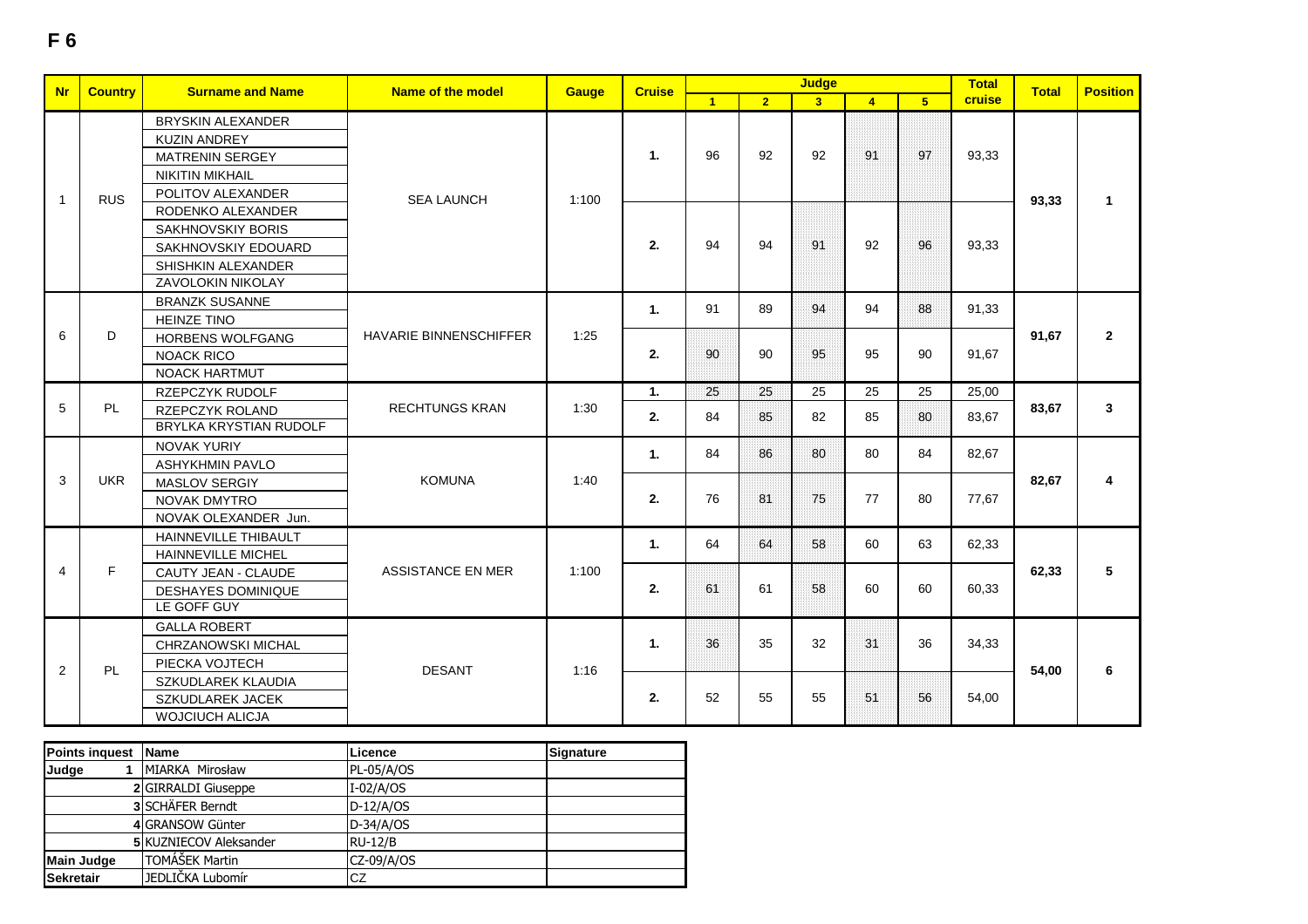| <b>Nr</b>     | <b>Country</b><br><b>Surname and Name</b> |                           | Name of the model     | <b>Gauge</b> | <b>Cruise</b> |          |                | <b>Judge</b>   |          |                | <b>Total</b> | <b>Total</b> | <b>Position</b> |      |
|---------------|-------------------------------------------|---------------------------|-----------------------|--------------|---------------|----------|----------------|----------------|----------|----------------|--------------|--------------|-----------------|------|
|               |                                           |                           |                       |              |               |          | $\overline{2}$ | 3 <sup>1</sup> | 4        | 5 <sup>5</sup> | cruise       |              |                 |      |
|               | A                                         | MÄRK FRIDOLIN             | <b>ARGO</b>           | 1:10         | 1.            | 96       | 93             | 95             | 96       | 92             | 94,67        | 94,67        |                 |      |
|               |                                           |                           |                       |              | 2.            | 97       | 93             | 95             | 95       | 92             | 94,33        |              |                 |      |
| 4             | <b>RUS</b>                                | <b>BASIN MIKHAIL</b>      | <b>DOZORNY</b>        | 1:30         | 1.            | 92       | 90             | 96             | 90       | 96             | 92,67        | 94,00        | $\overline{2}$  |      |
|               |                                           |                           |                       |              | 2.            | 94       | 94             | 94             | 92       | 97             | 94,00        |              |                 |      |
|               | <b>UKR</b>                                | <b>NOVAK YURIY</b>        | <b>KOMUNA</b><br>1:40 | 1.           | 88            | 91       | 85             | 87             | 89       | 88,00          | 88,00        | 3            |                 |      |
|               |                                           |                           |                       |              | 2.            | 84       | 87             | 86             | 87       | 87             | 86,67        |              |                 |      |
| 6             | <b>UKR</b>                                | <b>MASLOV SERGIY</b>      |                       | U-BOAT, PAUK | 1:40          | 1.       | 89             | 86             | 83       | 83             | 84           | 84,33        | 84,33           | 4    |
|               |                                           |                           |                       |              | 2.            | $\Omega$ | $\Omega$       | $\Omega$       | 0        | $\Omega$       | 0,00         |              |                 |      |
| 5             | <b>UKR</b>                                | ASHYKHMIN PAVLO           | <b>GUGRONAUT</b>      | 1:40         | 1.            | 74       | 77             | 75             | 75       | 76             | 75,33        | 75,33        | 5               |      |
|               |                                           |                           |                       |              | 2.            | $\Omega$ | $\Omega$       | $\Omega$       | $\Omega$ | $\Omega$       | 0,00         |              |                 |      |
| $\mathcal{P}$ | F.                                        | <b>DESHAYES DOMINIQUE</b> | <b>TOIRETTE</b>       | 1:10         | 1.            | 70       | 70             | 67             | 65       | 64             | 67,33        | 69,67        | 6               |      |
|               |                                           |                           |                       |              | 2.            | 70       | 72             | 70             | 69       | 68             | 69,67        |              |                 |      |
|               | PL<br>3<br><b>SZKUDLAREK JACEK</b>        |                           |                       |              | 1.            | $\Omega$ | $\Omega$       | $\Omega$       | 0        | $\Omega$       | 0,00         | 0,00         |                 |      |
|               |                                           |                           |                       |              |               |          |                | 2.             | 0        | 0              | 0            | 0            | $\Omega$        | 0,00 |

| <b>Points inquest</b> | <b>Name</b>                   | Licence      | <b>Signature</b> |
|-----------------------|-------------------------------|--------------|------------------|
| Judge                 | MIARKA Mirosław               | $PL-05/A/OS$ |                  |
|                       | 2 GIRRALDI Giuseppe           | $I-02/A/OS$  |                  |
|                       | 3 SCHÄFER Berndt              | $D-12/A/OS$  |                  |
|                       | 4 GRANSOW Günter              | $D-34/A/OS$  |                  |
|                       | <b>5 KUZNIECOV Aleksander</b> | $RU-12/B$    |                  |
| <b>Main Judge</b>     | TOMÁŠEK Martin                | $CZ-09/A/OS$ |                  |
| <b>Sekretair</b>      | JEDLIČKA Lubomír              | ICZ          |                  |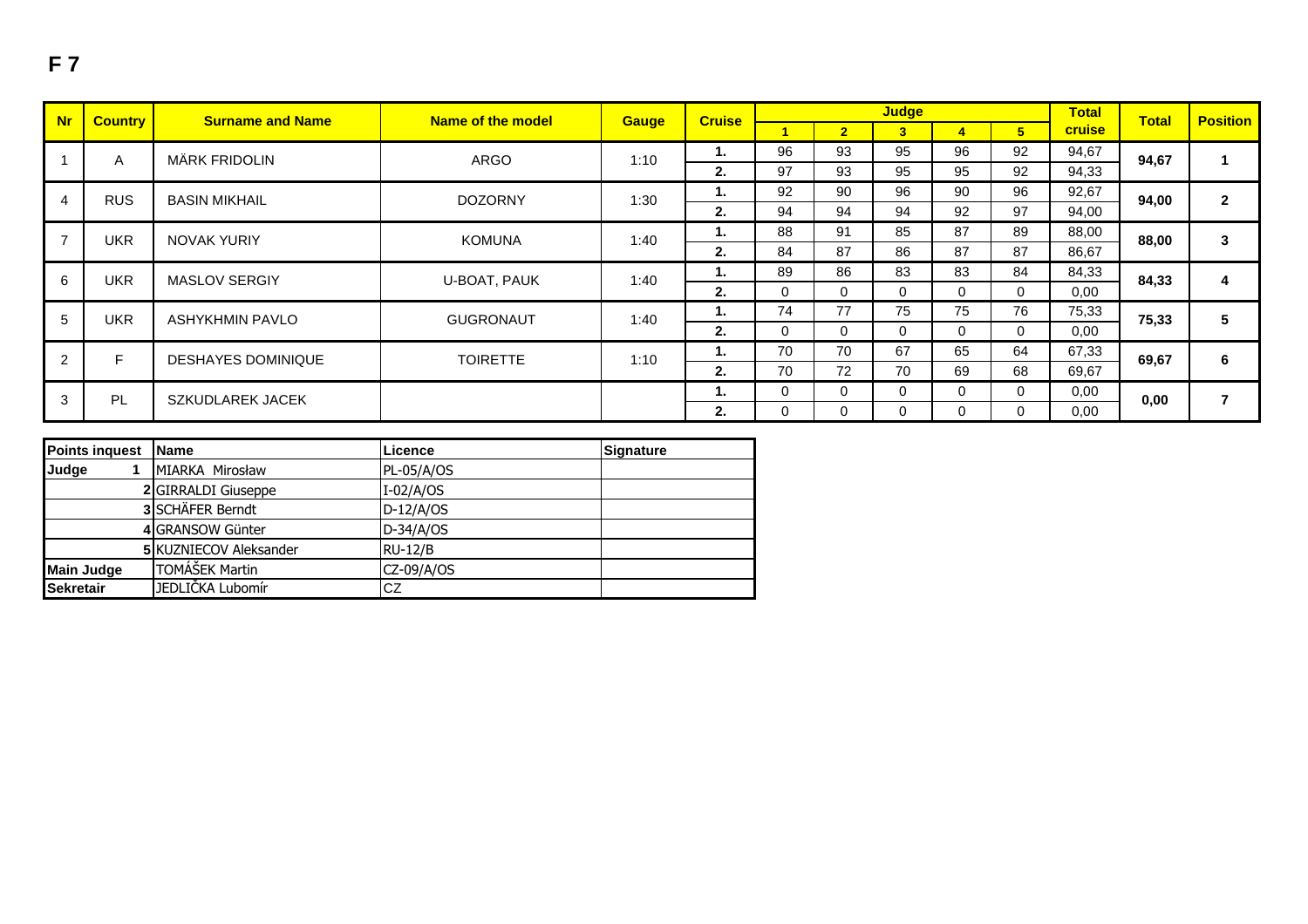## **F - DS**

| Nr. | <b>Surname and Name</b>    | <b>Country</b> | Name of the model    | Gauge |    | <b>Construction test</b> |    |    |    | Total     |    |    | <b>Steam engine</b> |    |    | Total     |                |              | Total   | <b>Total</b> |
|-----|----------------------------|----------------|----------------------|-------|----|--------------------------|----|----|----|-----------|----|----|---------------------|----|----|-----------|----------------|--------------|---------|--------------|
|     |                            |                |                      |       |    | 2.                       | 3. | 4. | 5. | construct |    | 2. | 3.                  | 4. | 5. | st.engine |                | $\mathbf{2}$ | cruises |              |
| 81  | Hofmann Wolfgang           | Α              | <b>MOULAY IDRIS</b>  | 1:25  | 89 | 88                       | 95 | 95 | 89 | 91,00     | 93 | 94 | 98                  | 97 | 94 | 95,00     | 40             | 96           | 96      | 282          |
| 96  | Eisenblätter Michael       | D              | <b>CONNY</b>         | 1:12  | 83 | 87                       | 85 | 87 | 83 | 85,00     | 89 | 95 | 95                  | 93 | 94 | 94,00     | 84             | 100          | 100     | 279          |
| 21  | Špinar Jiří                | <b>CZE</b>     | S.M.S. OLDENBURG     | 1:70  | 93 | 93                       | 97 | 96 | 92 | 94,00     | 94 | 92 | 93                  | 96 | 90 | 93,00     | 92             | 82           | 92      | 279          |
| 83  | Schröder Franz             | A              | <b>RESOLVE</b>       | 1:48  | 85 | 88                       | 88 | 89 | 86 | 87,33     | 89 | 88 | 90                  | 92 | 94 | 90,33     | 88             | 98           | 98      | 275,67       |
| 99  | <b>Dressel Roland</b>      | D              | <b>SAN JULIAN</b>    | 1:20  | 85 | 85                       | 86 | 85 | 86 | 85,33     | 85 | 87 | 92                  | 90 | 85 | 87,33     | 95             | 84           | 95      | 267,67       |
| 80  | <b>Starsich Franz</b>      | Α              | <b>WAVE</b>          | 1:6   | 87 | 91                       | 93 | 90 | 87 | 89,33     | 89 | 89 | 95                  | 94 | 89 | 90,67     | 84             | 84           | 84      | 264          |
| 87  | <b>Traxler Albert</b>      | A              | <b>BORKUM</b>        | 1:12  | 81 | 82                       | 82 | 83 | 82 | 82,00     | 83 | 85 | 84                  | 88 | 82 | 84,00     | 93             | 95           | 95      | 261          |
| 95  | Golchert Horst             | D              | <b>BADGER</b>        | 1:25  | 80 | 80                       | 87 | 87 | 86 | 84,33     | 88 | 85 | 87                  | 91 | 84 | 86,67     | 87             | 85           | 87      | 258          |
| 84  | Schaller sen. Florian      | Α              | <b>MARIA</b>         | 1:12  | 78 | 80                       | 83 | 80 | 80 | 80,00     | 85 | 80 | 85                  | 85 | 79 | 83,33     | $\Omega$       | 92           | 92      | 255,33       |
| 43  | Kočí Tomáš                 | <b>CZE</b>     | <b>RENOWN</b>        | 1:12  | 76 | 80                       | 80 | 76 | 79 | 78,33     | 81 | 80 | 79                  | 78 | 84 | 80,00     | 89             | 73           | 89      | 247,33       |
| 162 | Waschinski Albert          | D              | <b>HERMANN</b>       | 1:10  | 74 | 76                       | 80 | 80 | 74 | 76,67     | 78 | 80 | 84                  | 83 | 78 | 80,33     | 89             | 40           | 89      | 246          |
| 41  | Voráček Jiří               | <b>CZE</b>     | <b>SANDRA</b>        | 1:14  | 74 | 80                       | 74 | 78 | 79 | 77,00     | 78 | 80 | 73                  | 74 | 80 | 77,33     | 87             | 89           | 89      | 243,33       |
| 132 | Pfurtscheller Helmut       | CН             | RAPHAËL              | 1:12  | 70 | 75                       | 74 | 72 | 72 | 72,67     | 79 | 85 | 80                  | 80 | 83 | 81,00     | 89             | 84           | 89      | 242,67       |
| 65  | Gromotka Marek             | <b>PL</b>      | SPITZBURGE 2         | 1:85  | 70 | 76                       | 74 | 70 | 75 | 73,00     | 78 | 78 | 72                  | 74 | 76 | 76,00     | 90             | 93           | 93      | 242          |
|     | 115 Schulte-Schrepping Mar | D              | <b>TURTLE DOVE</b>   | 1:11  | 68 | 72                       | 70 | 73 | 70 | 70,67     | 80 | 74 | 75                  | 75 | 78 | 76,00     | 94             | 89           | 94      | 240,67       |
| 68  | Galla Robert-jun           | <b>PL</b>      | SPITZBURGE 2         | 1:75  | 70 | 73                       | 71 | 70 | 68 | 70,33     | 76 | 75 | 72                  | 72 | 72 | 73,00     | 92             | 33           | 92      | 235,33       |
| 42  | Voráčková Kristina         | <b>CZE</b>     | <b>ROSTISLAV</b>     | 1:10  | 72 | 75                       | 72 | 73 | 78 | 73,33     | 77 | 77 | 72                  | 72 | 78 | 75,33     | 85             | 86           | 86      | 234,67       |
| 101 | <b>Bojart Ute</b>          | D              | <b>FLORIAN</b>       | 1:12  | 69 | 70                       | 70 | 70 | 70 | 70,00     | 78 | 83 | 80                  | 83 | 78 | 80,33     | 80             | 84           | 84      | 234,33       |
| 44  | Hořejší Ivan               | <b>CZE</b>     | LA MOUETTE           | 1:12  | 70 | 77                       | 72 | 71 | 72 | 71,67     | 75 | 73 | 72                  | 71 | 75 | 73,33     | 88             | 84           | 88      | 233          |
| 69  | Szkudlarek Jacek           | PL             | <b>WESTERN RIVER</b> | 1:65  | 73 | 70                       | 72 | 74 | 75 | 73,00     | 76 | 75 | 73                  | 72 | 72 | 73,33     | 0              | 0            | 0       | 146,33       |
|     | 138 Ashykhmin Paylo        | UKR            | <b>RETVIZANCHIK</b>  | 1:13  | 76 | 72                       | 75 | 70 | 76 | 74,33     | 68 | 73 | 70                  | 72 | 70 | 70,67     | $\overline{0}$ | 0            | 0       | 145          |

| <b>Points inquest</b> | <b>Name</b>                   | Licence      | Signature | lCruises         | <b>Name</b>                     |                 | Licence Signature |
|-----------------------|-------------------------------|--------------|-----------|------------------|---------------------------------|-----------------|-------------------|
| Judge                 | MIARKA Mirosław               | $PL-05/A/OS$ |           |                  | Leading starting TOMÁŠEK Zdeněk | $CZ-20/A$       |                   |
|                       | 2 GIRRALDI Giuseppe           | $I-02/A/OS$  |           | Judge            | NOWAK Jouri                     | <b>UKR-01/A</b> |                   |
|                       | 3 SCHÄFER Berndt              | $D-12/A/OS$  |           |                  | ŠESTÁK Vladislav                | CZ-27/B         |                   |
|                       | 4 GRANSOW Günter              | $D-34/A/OS$  |           |                  | <b>MATYSIK Dieter</b>           | $D-18A/OS$      |                   |
|                       | <b>5 KUZNIECOV Aleksander</b> | $RU-12/B$    |           |                  |                                 |                 |                   |
| Main Judge            | <b>TOMÁŠEK Martin</b>         | CZ-09/A/OS   |           |                  |                                 |                 |                   |
| <b>Sekretair</b>      | JEDLIČKA Lubomír              | CZ           |           | <b>Sekretair</b> | NOWAK Olga                      | UKR-04/B        |                   |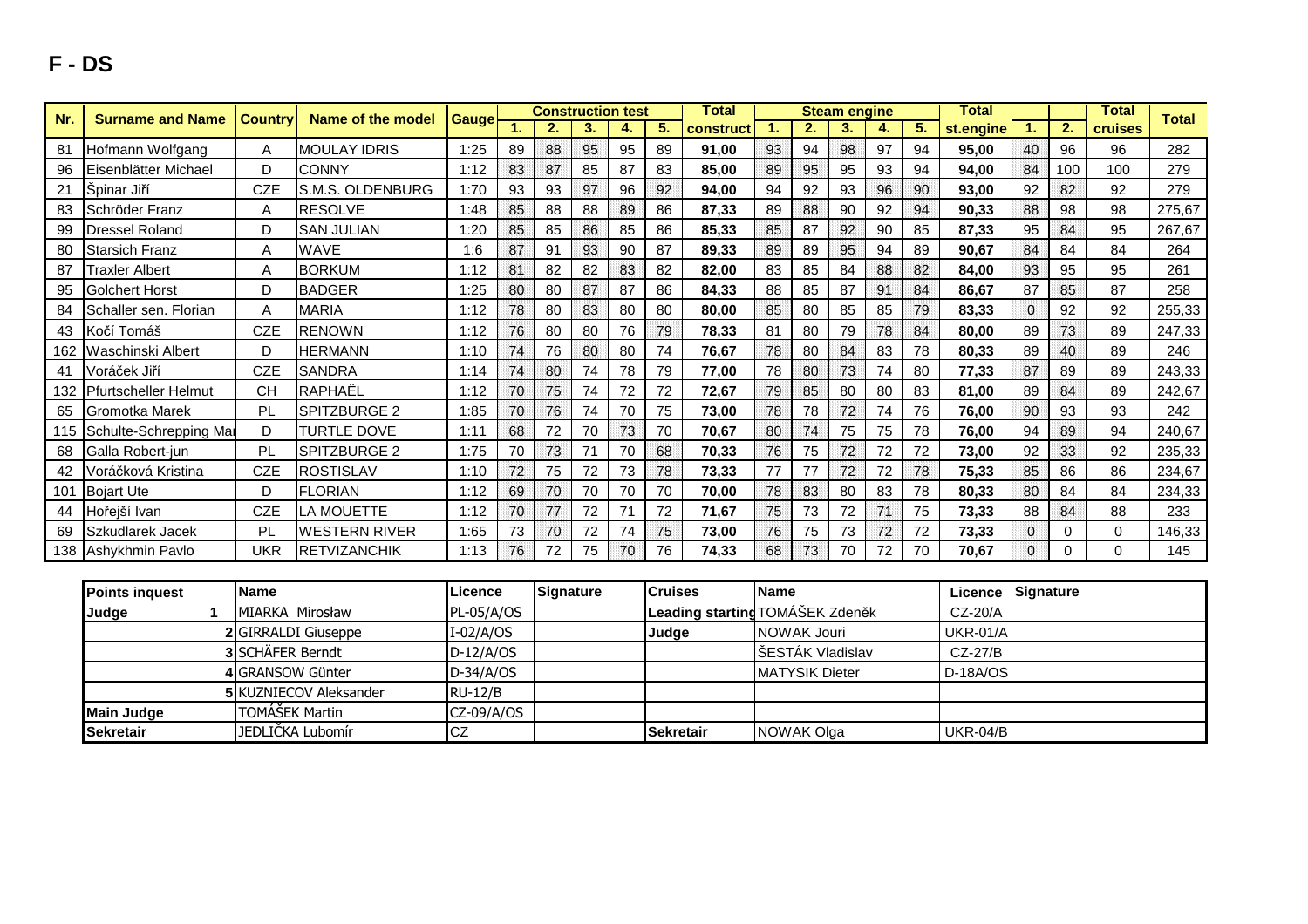| <b>Position</b> |
|-----------------|
| $\overline{1}$  |
| $\overline{2}$  |
| 3               |
| <u>4</u>        |
| 5               |
| 6               |
| $\overline{7}$  |
| 8               |
| 9               |
| 10              |
| 11              |
| <u>12</u>       |
| <u>13</u>       |
| 14              |
| 15              |
| 16              |
| 17              |
| $\overline{18}$ |
| $\overline{19}$ |
| 20              |
| 21              |
|                 |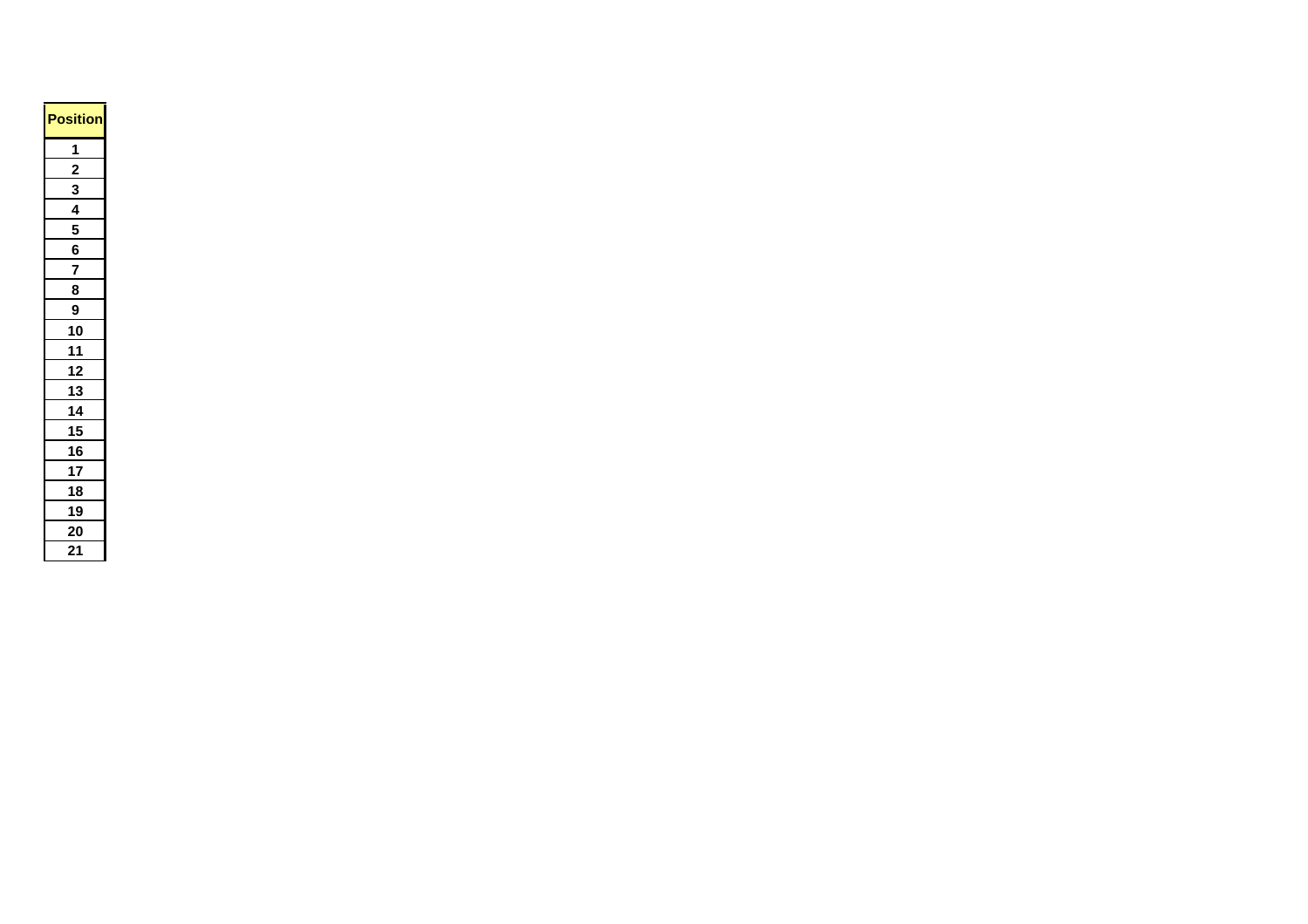## **NSS - A Junior**

| Nr. | <b>Surname and Name</b>   | <b>Country</b> | Name model | K <sub>wL</sub> |                | v | $R_{log}$ |      | <b>Construction test</b> |     |    |    | <b>Total</b> | $R_{K}$  |       | <b>Corigat. time (s)</b> |      | <b>Total</b> | <b>Position</b>                      |  |
|-----|---------------------------|----------------|------------|-----------------|----------------|---|-----------|------|--------------------------|-----|----|----|--------------|----------|-------|--------------------------|------|--------------|--------------------------------------|--|
|     |                           |                |            | [mm]            | [m2]   [kg]    |   |           |      |                          |     |    |    |              | constr.t |       |                          | . .  |              | time                                 |  |
|     | Vojtěch SEDLÁK            | CZ             | Olimpia    | 950             | $ 0,577 $ 9,00 |   | 0.76      | 0,81 | 82                       | 78  | 74 | 76 | 76           | 76.66    | 0,429 | 3598I                    | 2746 | 3445         | 2656                                 |  |
|     | <b>IAnna POLITOVA</b>     | <b>RUS</b>     | Yamaha     | 960             | 0,342 4,20     |   | 0.76      | 0.81 | 84                       | -82 |    | 80 | 86           | 82       | 0,403 | 3868                     |      | 3547 18000   | 2988                                 |  |
|     | 4 <b>Woiciech PIECZKA</b> | <b>PL</b>      | Comtesse   | 835             | 0,300 2,40     |   | 0.75      | 0.81 | 79                       | 76  | 70 | 76 | 74           | 75.33    | 0.429 | 3554                     | 3573 | 4690         | 3057                                 |  |
|     | 5 Robert GALLA            | PL             | Sea Wind   | 960             | 0,390 2,10     |   | .03       | .03  | 80                       | 80  | 72 | 80 | 73           | '.66     | 0.638 | 34521                    | 2407 | 3242         | 3604                                 |  |
|     | Jan DARANOWSKI            | PL.            | Sun - 2500 | 760             | 0,302 5,00     |   | 0.54      | 0,75 |                          |     |    |    |              | 0        |       |                          |      |              | 0,751  28800   21600   18000   29740 |  |

| <b>Points inquest</b> | <b>Name</b>             | Licence        | Signature | <b>Cruises</b>   | <b>Name</b>                | Licence           | Signature |
|-----------------------|-------------------------|----------------|-----------|------------------|----------------------------|-------------------|-----------|
| Judge                 | <b>MATYSIK Dieter</b>   | $D-18/A/OS$    |           | Leading starting | <b>ITOMÁŠEK Zdeněk</b>     | CZ-02/A/OS        |           |
|                       | <b>2</b> CHAUCHET Henri | $F-03/A/OS$    |           | <b>Judge</b>     | <b>TABOREK Marian</b>      | <b>PL-22/A/OS</b> |           |
|                       | <b>3 TABOREK Marian</b> | $PL-22/A/OS$   |           |                  | <b>IBOGDANOV Alexander</b> | RUS-17/B          |           |
|                       | 4 LVOFF Dimitri         | $B-12/A$       |           |                  |                            |                   |           |
|                       | 5 BOGDANOV Alexander    | <b>RU-17/B</b> |           |                  |                            |                   |           |
| <b>Main Judge</b>     | TOMÁŠEK Martin          | $CZ-09/A/OS$   |           |                  |                            |                   |           |
| <b>Sekretair</b>      | JEDLIČKOVÁ Silvie       | ΙCΖ            |           | <b>Sekretair</b> | KLOMFAROVA Iva             | CZ                |           |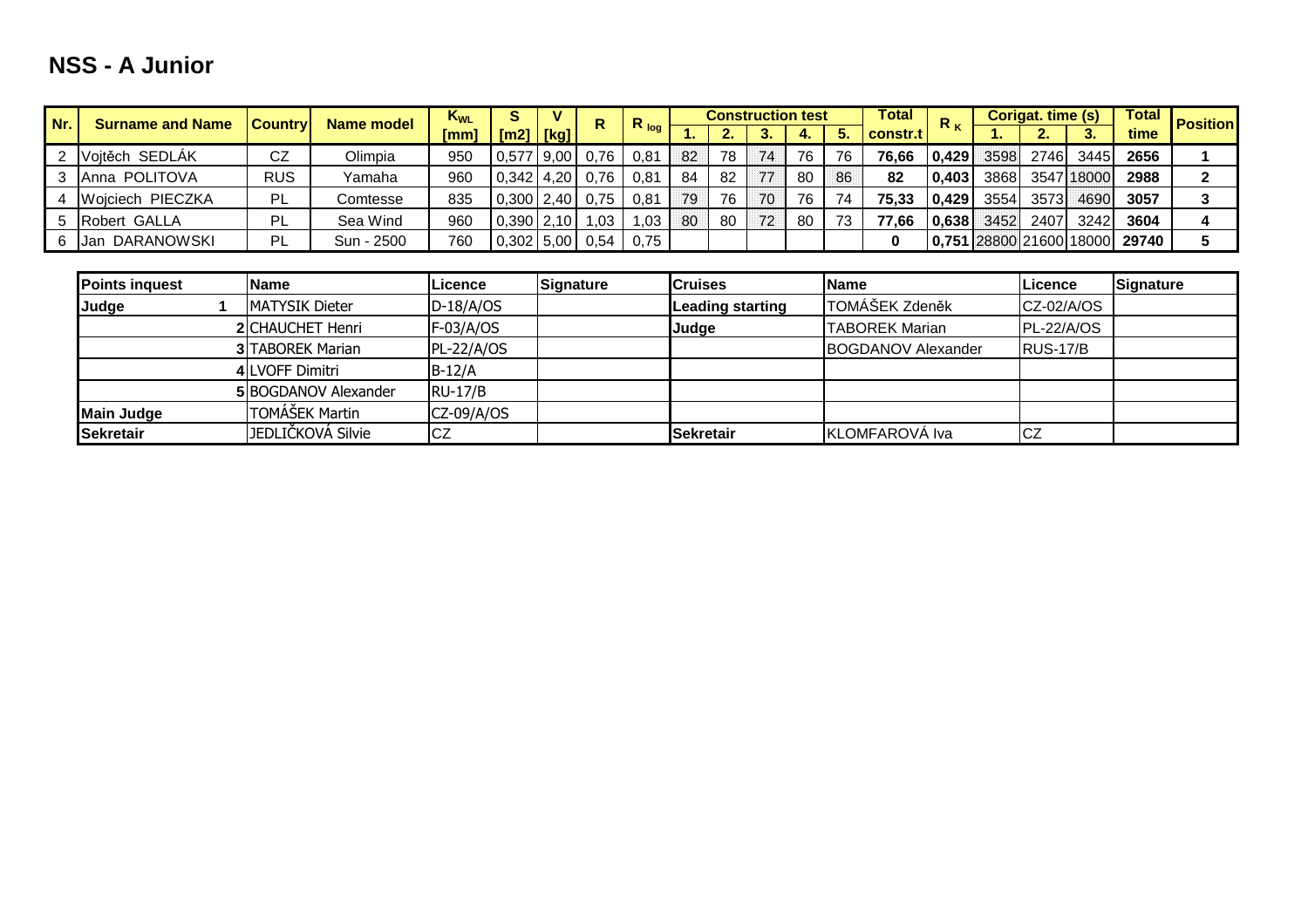## **NSS - A Senior**

| Nr.<br><b>Surname and Name</b> |                      | Name model<br><b>Country</b> |              | $K_{WL}$ | s                |      | R    |           |     | <b>Construction test</b> |    |    |    | <b>Total</b> | $R_{K}$ | Corigat. time (s) |      |      | <b>Total</b> | <b>Position</b> |
|--------------------------------|----------------------|------------------------------|--------------|----------|------------------|------|------|-----------|-----|--------------------------|----|----|----|--------------|---------|-------------------|------|------|--------------|-----------------|
|                                |                      |                              |              | [mm]     | $\mathsf{[m2]}$  | [kg] |      | $R_{log}$ | . . |                          |    |    |    | constr.t     |         | . .               |      |      | time         |                 |
|                                | 27 Borek DVOŘÁK      | <b>CZ</b>                    | Sýkorka      | 800      | $0,420$ 6,00     |      | 0.63 | 0.76      | 80  | 76                       | 72 | 70 | 72 | 73,33        | 0,391   | 3392              | 2797 | 2397 | 2029         |                 |
|                                | 28 Sergey SHIVANOV   | <b>RUS</b>                   | Yamaha       | 960      | 0.342            | 3,50 | 0,81 | 0,84      | 77  | 72                       | 76 | 74 | 82 | 75.66        | 0,464   | 5387              | 3139 | 2660 | 2692         | 2               |
|                                | 20 Marcela UHERKOVÁ  | <b>CZ</b>                    | Corona SK 40 | 970      | 0,352            |      | 0.66 |           | 73  | 76                       | 72 | 73 |    | 72.33        | 0,405   | 6281              | 5038 | 3423 | 3427         | 3               |
|                                | 22 Jaroslav ŠAFAŘÍK  | CZ                           | Libera Ocean | 980      | $0,490$ 3,85     |      | 0,96 | 0,96      | 74  | 73                       | 78 | 70 | 75 | 74           | 0,591   | 6412              | 3836 | 2568 | 3786         | 4               |
|                                | 21 František CHMELKA | <b>CZ</b>                    | Tigger       | 1050     | $0,670$ 9,75     |      | 0.88 | 0.89      | 79  | 75                       | 77 | 73 | 74 | 75.33        | 0,518   | 4335              | 4000 | 3364 | 3812         | 5               |
|                                | 26 Dariusz PIECZKA   | PL                           | Smaragd      | 1150     | $0,940$   $9,00$ |      | ,18  | 1.15      | 80  | 77                       | 84 | 79 | 74 | 78.66        | 0.756   | 3784              | 2939 | 237' | 4013         | 6               |
|                                | 24 Stefan ABEL       | SK                           | Endeavour    | 940      | $0,750$ 6,00     |      | 0,98 | 0,98      | 84  | 83                       | 89 | 80 | 80 | 82.33        | 0,571   | 6294              | 4596 | 2899 | 4280         |                 |
|                                | 25 Peter KOZÁK       | SK                           | Shantia      | 910      | 0,360            | 9,00 | 0.58 | 0.75      | 77  | 76                       | 75 | 70 | 67 | 73,66        |         | 0,382 29922       | 6210 | 6229 | 4751         | 8               |
|                                |                      |                              |              |          |                  |      |      |           |     |                          |    |    |    |              |         |                   |      |      |              |                 |

| <b>Points inquest</b> | <b>Name</b>                 | Licence        | Signature | <b>Cruises</b>          | <b>Name</b>               | Licence           | Signature |
|-----------------------|-----------------------------|----------------|-----------|-------------------------|---------------------------|-------------------|-----------|
| Judge                 | <b>IMATYSIK Dieter</b>      | $D-18/A/OS$    |           | <b>Leading starting</b> | TOMÁŠEK Zdeněk            | CZ-02/A/OS        |           |
|                       | <b>2ICHAUCHET Henri</b>     | $F-03/A/OS$    |           | Judge                   | <b>TABOREK Marian</b>     | <b>PL-22/A/OS</b> |           |
|                       | <b>3 TABOREK Marian</b>     | $PL-22/A/OS$   |           |                         | <b>BOGDANOV Alexander</b> | <b>IRUS-17/B</b>  |           |
|                       | 4 LVOFF Dimitri             | $B-12/A$       |           |                         |                           |                   |           |
|                       | <b>5 BOGDANOV Alexander</b> | <b>RU-17/B</b> |           |                         |                           |                   |           |
| <b>Main Judge</b>     | TOMÁŠEK Martin              | $CZ-09/A/OS$   |           |                         |                           |                   |           |
| <b>Sekretair</b>      | JEDLIČKOVÁ Silvie           | ICZ            |           | <b>Sekretair</b>        | <b>IKLOMFAROVA Iva</b>    | CZ                |           |